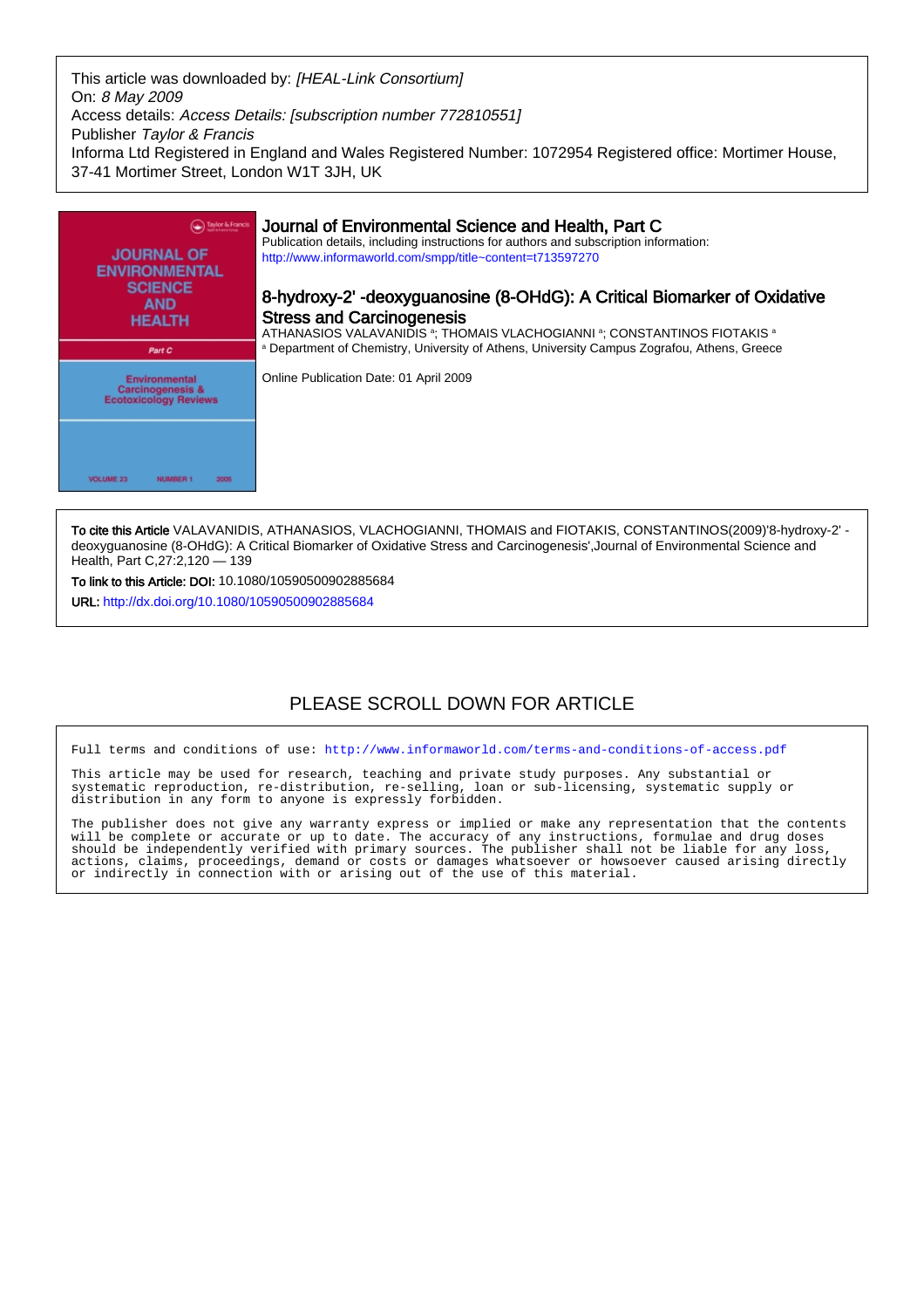*Journal of Environmental Science and Health Part C, 27:120–139, 2009 Copyright* <sup>C</sup> *Taylor & Francis Group, LLC ISSN: 1059-0501 (Print); 1532-4095 (Online) DOI: 10.1080/10590500902885684*



# 8-hydroxy-2 -deoxyguanosine (8-OHdG): A Critical Biomarker of Oxidative Stress and Carcinogenesis

Athanasios Valavanidis, Thomais Vlachogianni, and Constantinos Fiotakis

Department of Chemistry, University of Athens, University Campus Zografou, Athens, Greece

There is extensive experimental evidence that oxidative damage permanently occurs to lipids of cellular membranes, proteins, and DNA. In nuclear and mitochondrial DNA, 8-hydroxy-2 -deoxyguanosine (8-OHdG) or 8-oxo-7,8-dihydro-2 -deoxyguanosine (8-oxodG) is one of the predominant forms of free radical-induced oxidative lesions, and has therefore been widely used as a biomarker for oxidative stress and carcinogenesis. Studies showed that urinary 8-OHdG is a good biomarker for risk assessment of various cancers and degenerative diseases. The most widely used method of quantitative analysis is high-performance liquid chromatography (HPLC) with electrochemical detection (EC), gas chromatography-mass spectrometry (GC-MS), and HPLC tandem mass spectrometry. In order to resolve the methodological problems encountered in measuring quantitatively 8-OHdG, the European Standards Committee for Oxidative DNA Damage was set up in 1997 to resolve the artifactual oxidation problems during the procedures of isolation and purification of oxidative DNA products. The biomarker 8-OHdG or 8-oxodG has been a pivotal marker for measuring the effect of endogenous oxidative damage to DNA and as a factor of initiation and promotion of carcinogenesis. The biomarker has been used to estimate the DNA damage in humans after exposure to cancer-causing agents, such as tobacco smoke, asbestos fibers, heavy metals, and polycyclic aromatic hydrocarbons. In recent years, 8-OHdG has been used widely in many studies not only as a biomarker for the measurement of endogenous oxidative DNA damage but also as a risk factor for many diseases including cancer.

*Key Words:* Reactive oxygen species; biomarker; oxidative damage; DNA; 8-OHdG; 8 oxodG; carcinogenic substances; carcinogenesis

Received January 24, 2009; accepted March 11, 2009.

Address correspondence to Assoc. Prof. A. Valavanidis, Department of Chemistry, University of Athens University Campus Zografou, Athens, Greece. E-mail: valavanidis@ chem.uoa.gr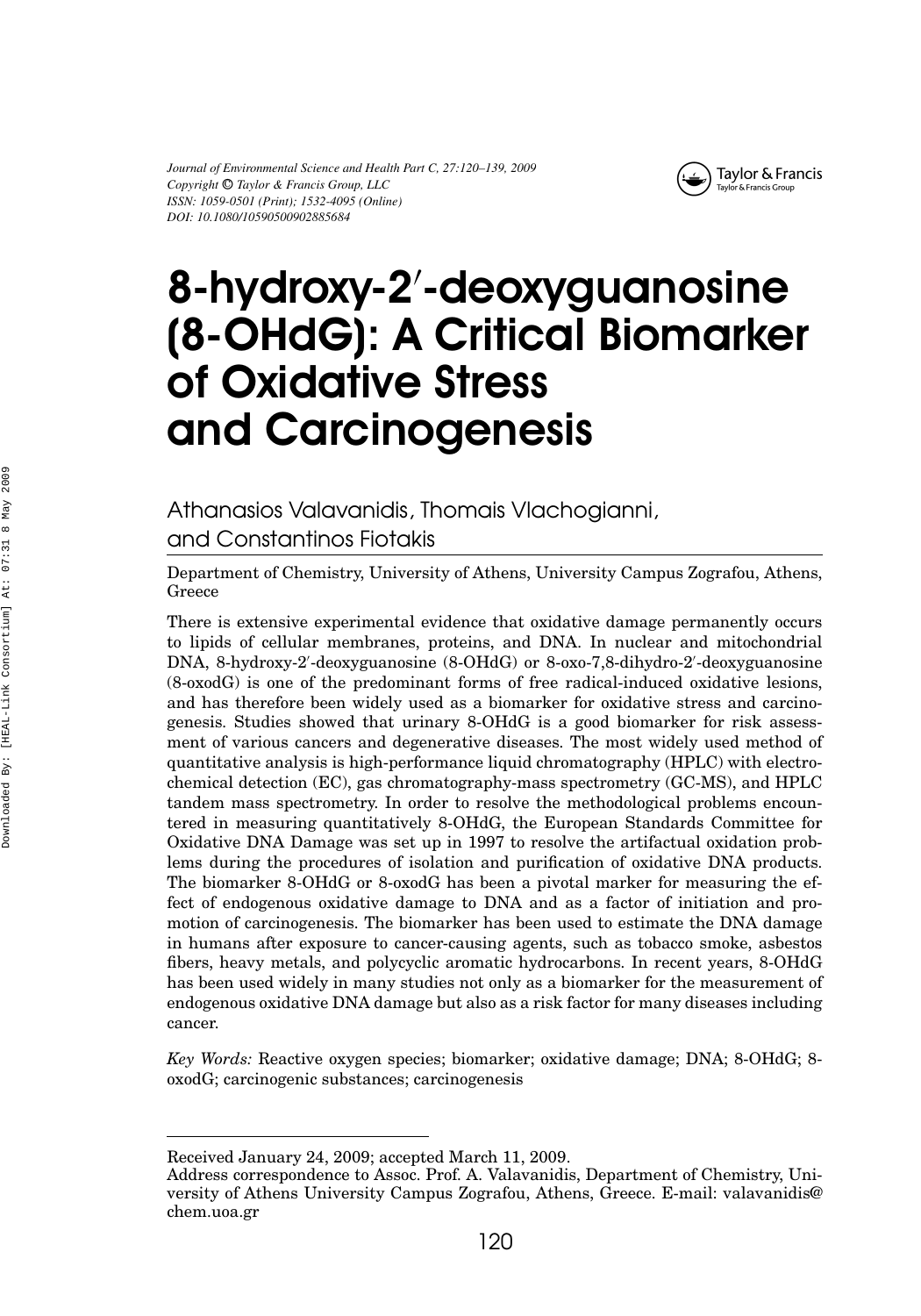## **INTRODUCTION**

Reactive oxygen species (ROS) are formed continuously in living cells of aerobic organisms as part of the physiological processes, metabolic, and other biochemical reactions. These endogenously produced ROS and oxygen-free radicals have important physiological functions, but because of their reactive nature can cause oxidative damage to lipids of cellular membranes, proteins, and DNA (1). Also, exogenous factors, such as UV radiation, tobacco smoke, asbestos, and carcinogenic substances, can produce ROS under various conditions (2)

Under normal physiological conditions in all aerobic organisms, there is a balance maintained between endogenous oxidants and numerous enzymatic and non-enzymatic antioxidant defenses (3,4). When an imbalance occurs, oxidants produce extensive oxidative damage to DNA, which, in turn, contributes to aging, malignant tumors, and other degenerative diseases (5–7).

In all living cells, damaged DNA is repaired enzymatically so that they regain their normal function, whereas misrepaired DNA can result in mutations (base substitution, deletions, and strand fragmentation) leading to carcinogenesis (8, 9). Although a broad range of DNA products are produced during oxidative damage to DNA (bases and sugar modifications, covalent crosslinks, single- and double-stranded breaks), most interest focused on nucleobase modifications and especially on the abundant lesion of 8-oxo-2 -deoxyguanosine because it is formed in vivo and can be measured quantitatively in cells following hydrolysis of the DNA to component bases (10).

### Reactive Oxygen Species and Oxidative DNA Damage

The most important oxygen-free radical causing damage to basic biomolecules (proteins, membrane lipids, and DNA) is the hydroxyl radical (HO•). The hydroxyl radical can be produced by various mechanisms, especially by the Fenton reaction of hydrogen peroxide (which diffuses into the nucleus) and metals and other endogenous and exogenous ROS. The HO• attacks DNA strands when it is produced adjacent to cellular and mitochondrial DNA causing the addition of DNA bases new radicals, which lead to the generation of a variety of oxidation products (11).

The interaction of HO<sup>•</sup> with the nucleobases of the DNA strand, such as guanine, leads to the formation of C8-hydroxyguanine (8-OHGua) or its nucleoside form deoxyguanosine (8-hydroxy-2 -deoxyguanosine). Initially, the reaction of the HO• addition leads to the generation of radical adducts, then by one electron abstraction, the 8-hydroxy-2 -deoxyguanosine (8-OH-dG) is formed (Fig. 1). The 8-OHdG undergoes keto-enol tautomerism, which favors the oxidized product 8-oxo-7,8-dihydro-2 -deoxyguanosine (8-oxodG). In the scientific literature 8-OHdG and 8-oxodG are used for the same compound (12).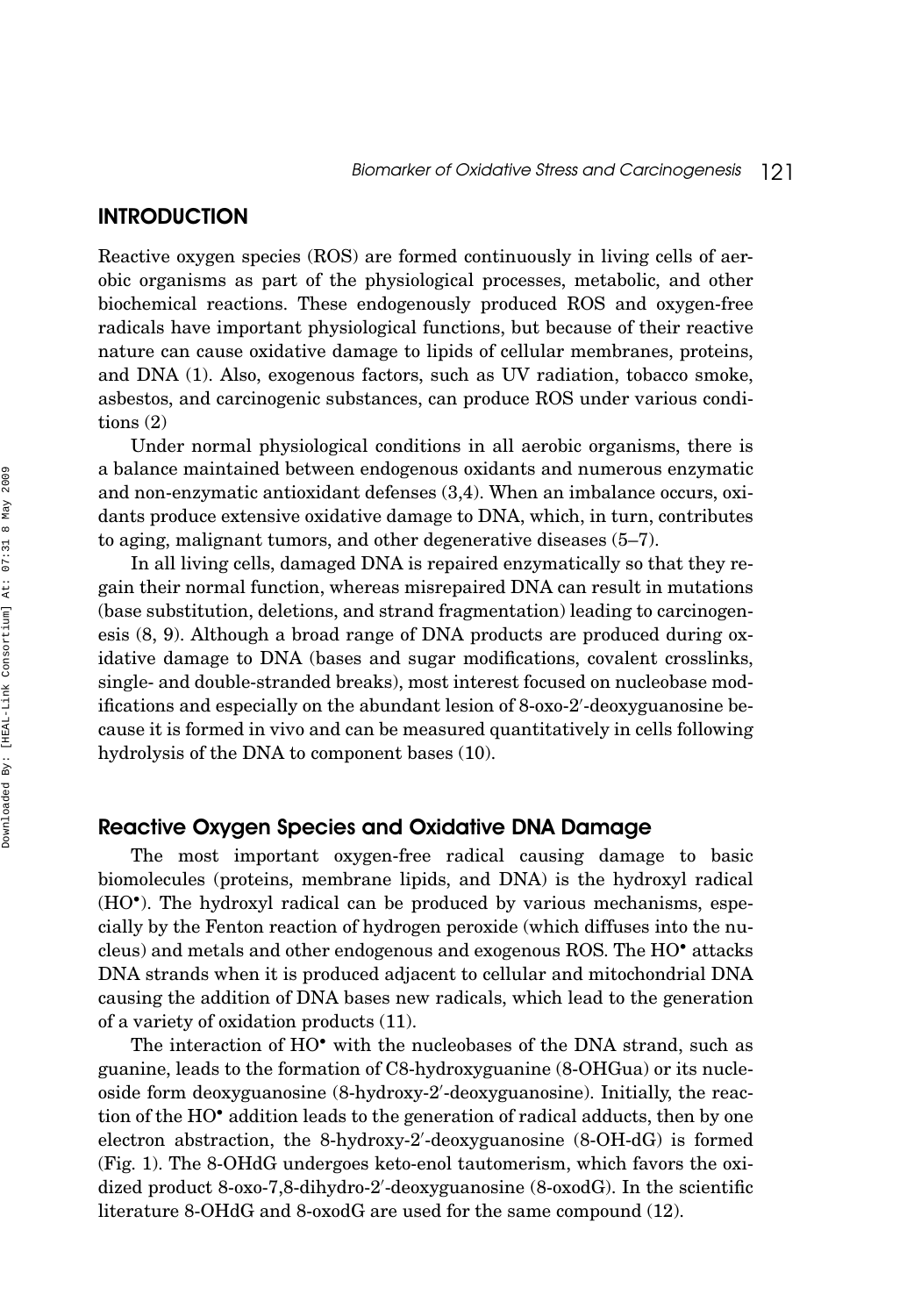

**Figure 1:** Reaction of 2'-deoxyguanosine with hydroxyl radicals, radical adducts followed by reduction to 7-hydro-8-hydroxy-2'-deoxyguanosine, and by oxidatioin to 8-hydroxy-2'deoxyguanosine (8-OHdG) or its tautomer 8-oxo-7-hydro-2 -deoxyguanosine (8-oxodG).

Although the other nucleobases of DNA react with HO• in a similar manner, the 8-oxodG lesion is the most abundant DNA lesion because it is relatively easily formed and is promutagenic, and therefore a potential biomarker of carcinogenesis (12). Experiments showed that the mutagenic potential of 8 oxodG is supported by a loss of base-pairing specificity, misreading of adjacent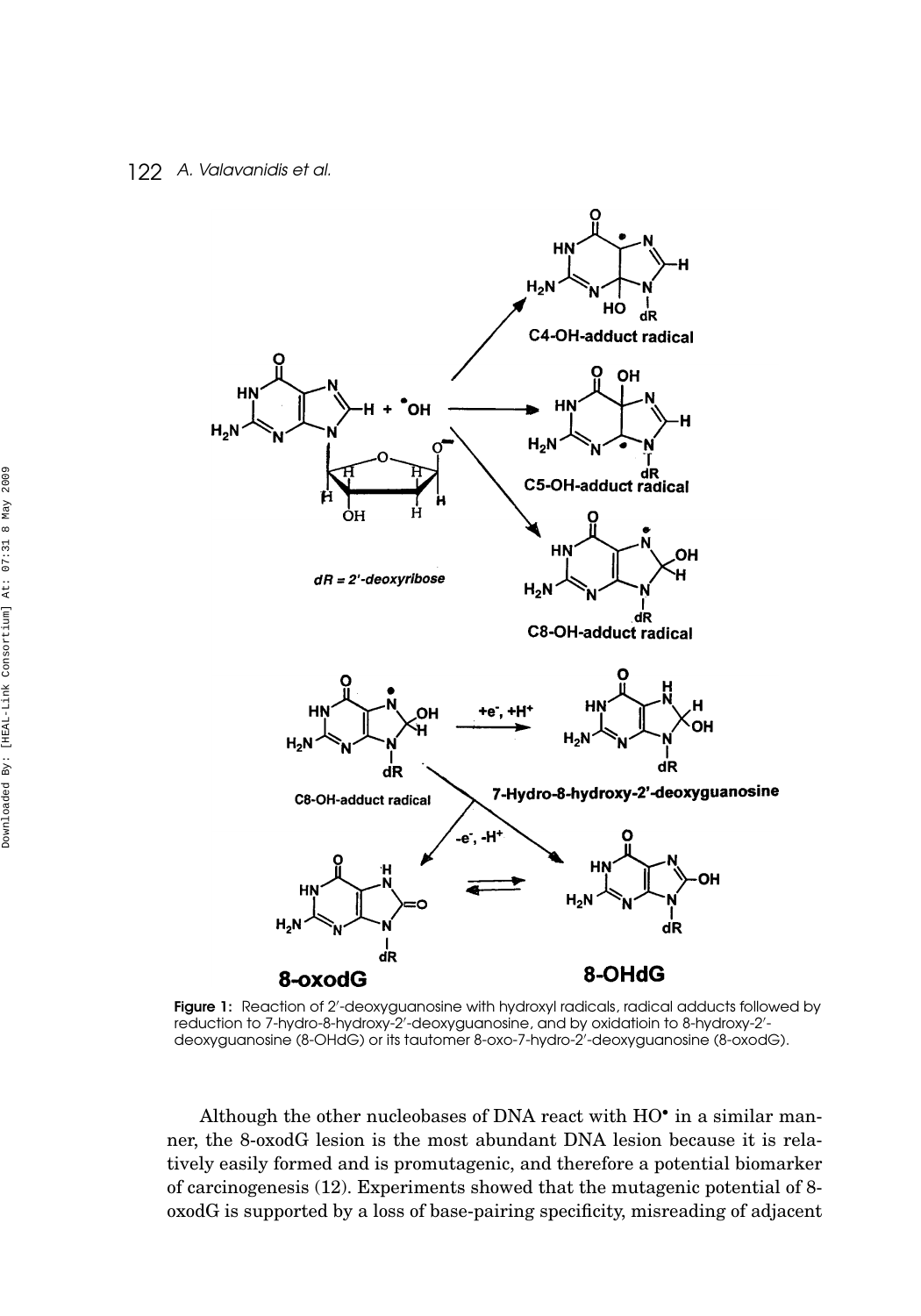pyrimidines, or insertion of adenine opposite the lesions (13). Mutations that may arise due to the formation of 8-oxodG involving  $GC \rightarrow TA$  transversion mutations (10, 14).

In recent years, the 8-OHdG lesions can be detected and analyzed with high sensitivity by high-performance liquid chromatography (HPLC), gas-chromatography-mass spectrometry (GC-MS), and liquid chromatography-mass spectrometry-mass spectrometry (LC-MS-MS) and by immunohistochemical methods and single cell gel electrophoresis. Determination and analysis of 8-OHdG can be performed in animal organs and in human samples (urine, human organs, leukocyte DNA) as a biomarker of oxidative stress, aging, and carcinogesis (15).

## Key Stages of the 8-OHdG Discovery

The discovery of 8-OHdG was first reported in by Kasai and Nishimura in 1984 in their attempt to study and isolate mutagens in heated glucose (as a model of cooked food). Because of the difficulty to isolate mutagens, which are very unstable, they developed a method to trap reactive mutagens as guanine derivatives from the fact that carcinogens and mutagens react with nucleic acid bases, particularly guanine (16). The same authors found that oxygen-free radicals are involved in the C-8 oxidation reaction (17). In the following years, the formation of 8-OHdG was confirmed under exposures/reactions generating oxygen free radicals, such as asbestos fibers and  $H_2O_2$ . In the second case,  $\rm H_2O_2$  and ferrous ions used a reducing agent (Fenton reaction) (18, 19) as did the carcinogenic cigarette smoke and diesel exhaust particles (20, 21)

In 1986, Floyd and coworkers (22) reported an analytical method for sensitive detection for 8-OHdG in cellular DNA by HPLC with electrochemical detector (HPLC-EC). The method was used by various scientific groups for numerous analytical studies of DNA damage in animal organs after the administration of various carcinogenic chemical substances and tumor promoters  $(23-26)$ .

Similarly, numerous papers in recent years have analyzed levels of 8- OHdG in human organs and leukocyte DNA and in urine in relation to oxidative stress, diet, cancer incidence, and aging. As a result of these studies 8-OHdG has been established as an important biomarker of oxidative stress (12, 27), of cancer risk to humans by mechanisms of oxygen-free radicals (28, 29), of aging processes including degenerative diseases (30, 31), and in general as a biological marker of lifestyle and the effect of diet (32, 33).

In the past 20 years, numerous papers appeared in the scientific literature on the subject of oxidative stress and oxidative DNA damage, the role of oxygen-free radicals and ROS, and 8-OHdG or 8-oxodG. A search of Scholar Google in the end of 2008 showed 56,300 papers on oxidative DNA damage, 6,180 for 8-OHdG, and 2,430 for 8-oxodG.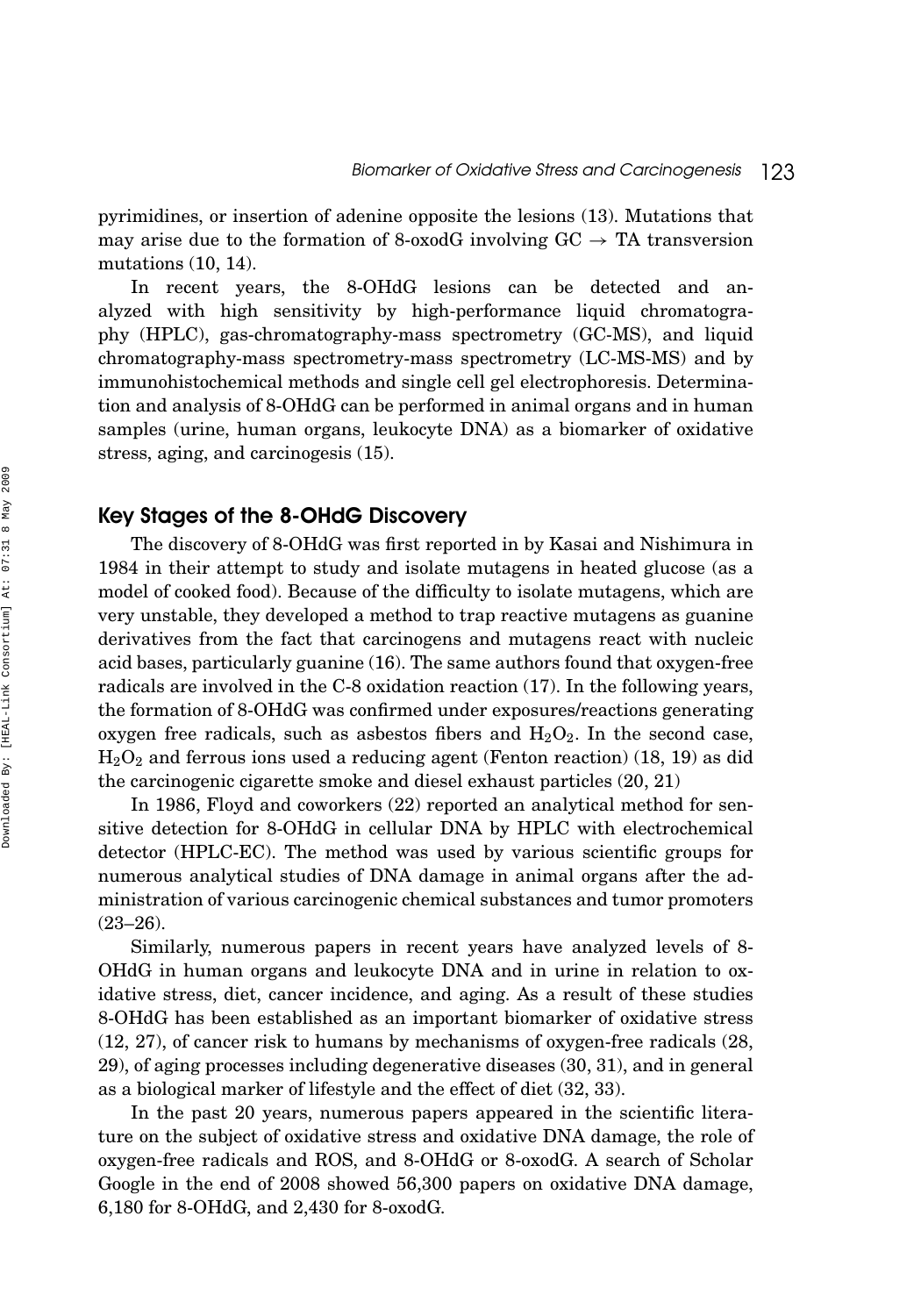## Methodology and Problems for the Analysis of 8-OHdG

The first reported analysis of 8-OHdG as a major and ubiquitous oxidation product of DNA in experimental animals in the urine and in humans was performed in 1989 (27). Since then several scientific groups have reported the 8-OHdG (or 8-oxodG) analysis by various methods.

The methodology of analysis followed two different strategies: (1) the direct approach designated to single out the DNA lesion by using physical and chemical methods and final DNA extraction and hydrolysis, and (2) the indirect approach, by preserving the whole DNA structure and the formation of the lesions are monitored in situ (34). In the first approach the quantitative analysis is performed by HPLC coupled with electrochemical detection (HPLC-EC), gas chromatography-mass spectrometry (GC-MS), and by HPLC tandem mass spectrometry (HPLC-MS/MS) (35–37). In the second approach the measurement is performed either by using antibodies that generally exhibit low specificity or through nicking activity of a specific DNA repair enzyme (38). Also, by using the enzyme formamidopyrimidine DNA N-glycosylase, the 8-oxodG is converted into a strand break and the quantitative measurement of the strand breaks is estimated by the comet assay, the alkaline elution technique, or the unwinding method (39–41).

Methodological differences among scientific laboratories directly analyzing the levels of 8-oxodG have resulted in a lack of consistency in the results, especially in the exaggeration of the background levels of 8-OHdG in human cellular DNA, sometimes by up to two or three orders of magnitude (42, 43). Although there are variations of levels between cell types and animal organs, such large differences were attributed to inaccurate experimental protocols and isolation methodologies that give rise to overestimations (probably by artefactual DNA oxidation during the procedure). As a general trend, levels of 8-oxodG obtained by the indirect approach (enzymatic assays) were found significantly lower than those of the direct methods of measurements (34).

The European Standards Committee on Oxidative Damage was set up in 1997 to resolve these issues (supported by the European Commission as a Concerted Action) with 27 analytical laboratories as members. The participating laboratories were provided with standard solutions of 8-oxoGua/8-oxodG in samples of calf thymus DNA, which required hydrolysis either to nucleosides using DNA-degrading enzymes (prior to analysis by HPLC) or to bases with formic acid (procedure normally used for GC-MS analysis) (44). Three samples were analyzed by all laboratories in triplicate by HPLC, GC-MS, and LC-MS-MS against their own standard. The results showed that the analysis of 8-oxodG in standard solutions was more accurate than previous analyses (15). The method LC-MS-MS was found to be demonstrably as reliable, sensitive, and precise as the best HPLC procedures and had the added advantage of giving unambiguous information on the identity of analytes. The HPLC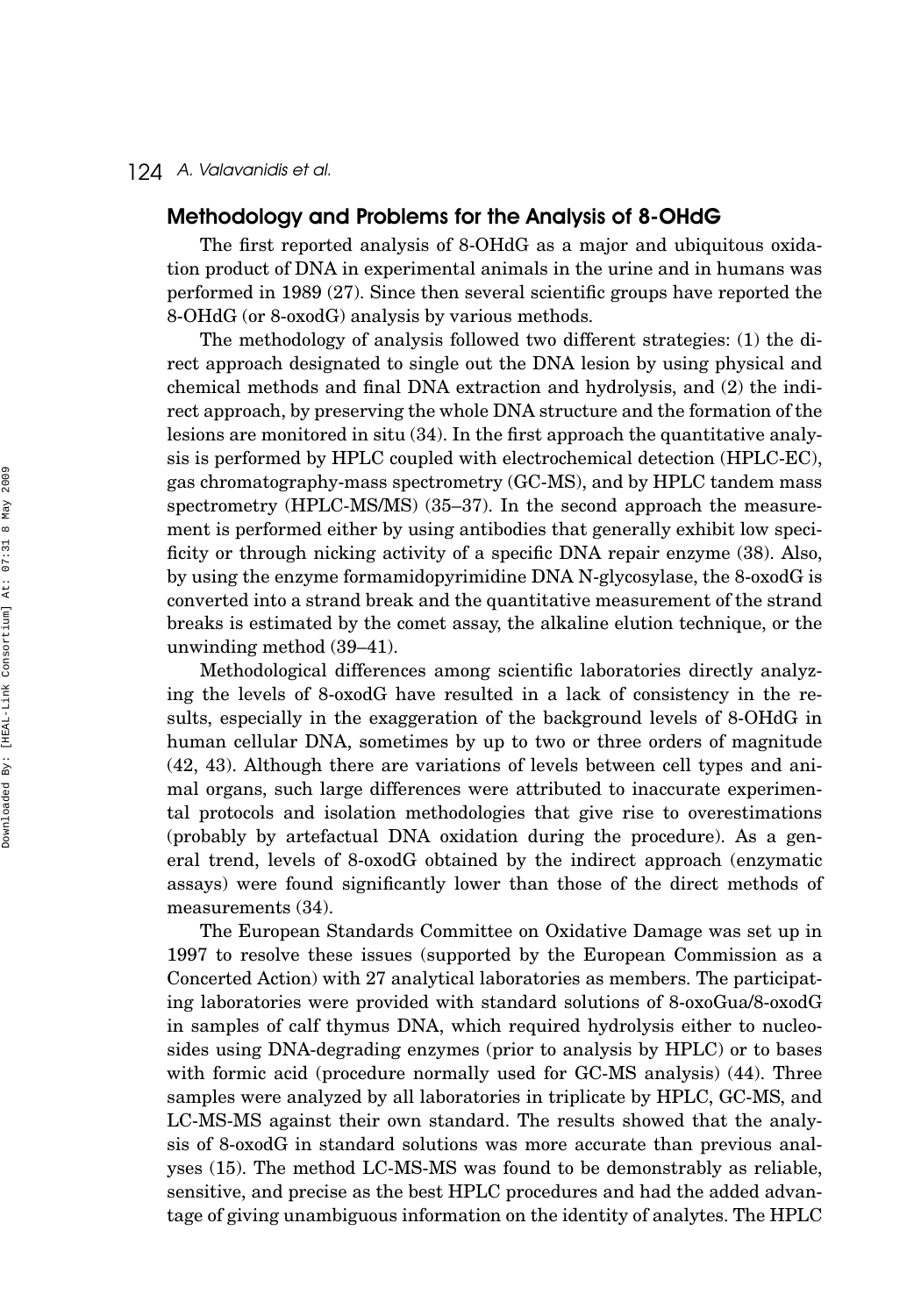with electrochemical detection (EC-coulometric version) is more sensitive than the EC-amperometric version. The Committee noticed some problems with the GC-MS method, which resulted in higher values of 8-oxoGua as a result of oxidation occurring during sample preparation.

The direct approach of measurements, which requires isolation from cells of tissues, followed by hydrolysis and the release of the DNA lesions, has to be quantified by very sensitive detection techniques at the output of a chromatographic column. Thus, in each of the individual steps, artifactual DNA oxidation may occur, leading to overestimated levels (45, 46).

Cadet and colleagues (34) used a series of cell treatments methods, various digestion protocols, and analytical techniques to establish the cellular background level of 8-oxodG in cells. Their results showed that the steady-state cellular background level of 8-oxodG, in a lymphocyte cell line, was <sup>∼</sup>0.5 lesions/106 DNA nucleosides.

The levels of 8-oxodG were measured in DNA and compared under different methods, using HPLC-EC, EPLC-MS/MS, and HPLC-GC-MS analytical techniques (47–49). In recent years more sensitive analytical techniques used for the measurements and background levels of 8-oxodG in human urine were found at around 1 lesion/ $10^6$  DNA nucleosides (50–51)

## ENDOGENOUS OXIDATIVE DNA DAMAGE

## The Levels of 8-OHdG and Endogenous Oxidative DNA Damage

It was known that cellular (cDNA) and mitochondrial DNA (mtDNA) in aerobic organisms are constantly damaged even in the absence of any exposure to genotoxic carcinogens. Damaging processes include endogenous sources, such as DNA instability (e.g., depurination), spontaneous errors during DNA replication and repair, numerous physiological ROS as a result of oxygen metabolism, and products of lipid peroxidation. Exogenous sources also contribute to DNA damage, such as ionizing and UV radiation, naturally occurring radioisotopes, numerous genotoxic phytochemicals, and food pyrolysis products in diet and contaminants of air and water. Although aerobic biological systems are protected by antioxidant enzymatic and nonenzymatic antioxidants and by special DNA repair mechanisms that reduce substantially the levels of damage, a certain steady-state level is measurable as a background at all times (53).

Attempts to measure and quantify levels of background DNA damage were made in the 1980s (54, 55). The remarkable progress made in the next 10 years with respect to analytical sensitivity, structural characterization, and quantification of DNA lesions resolved many aspects of the problem. Oxidative stress, oxygen-free radicals, and lipid peroxidation products as byproducts of aerobic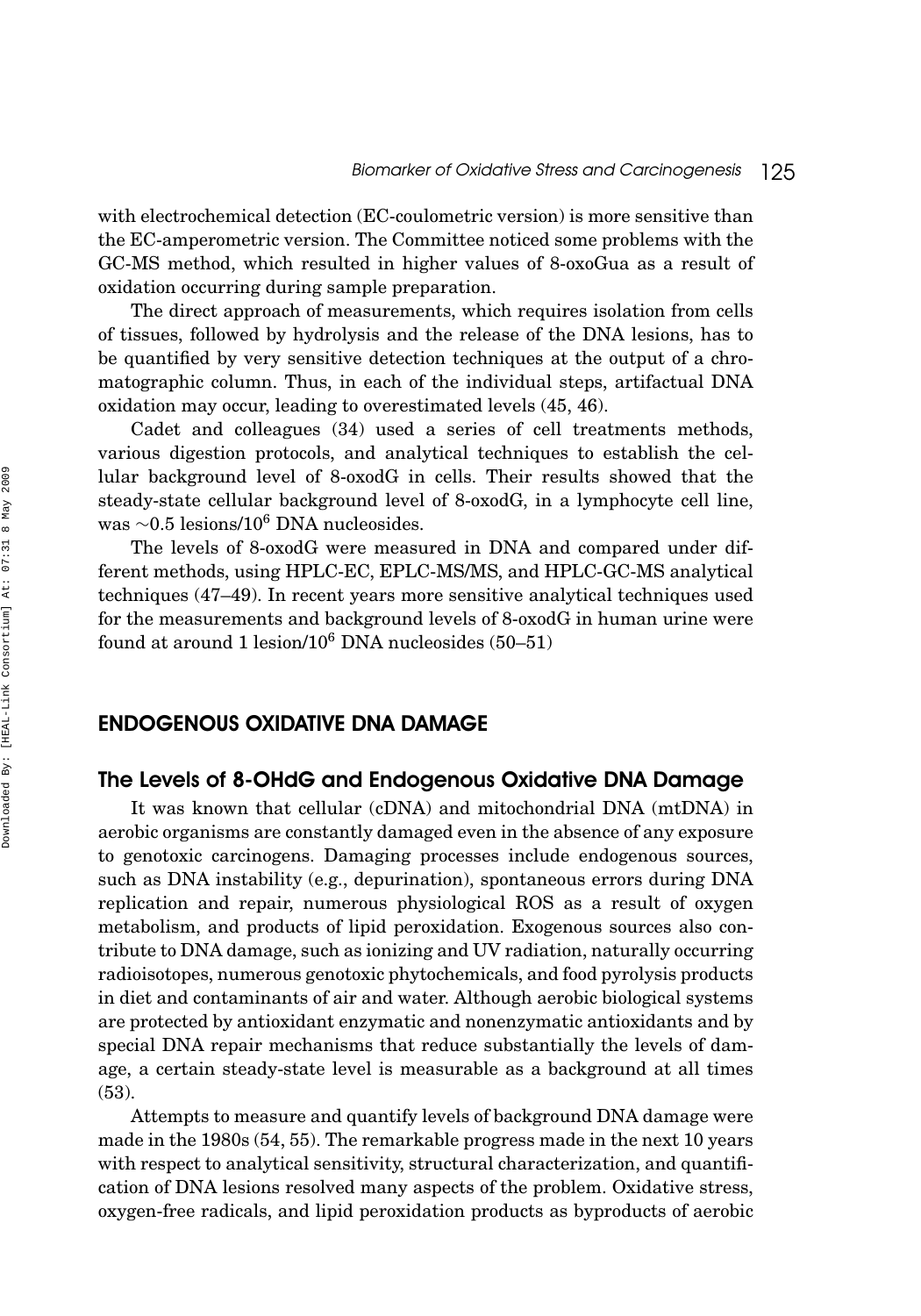metabolism were studied as genotoxic agents of endogenous DNA damage and were presented in a special issue of *Mutation Research* (56–59).

The etiology of various types of cancer is the result of DNA modifications and replication errors in somatic cells that give rise to mutations and subsequently to promotion and development to the malignant tumor. The basal steady-state levels of oxidative DNA base modifications (such as 8-oxodG) can be found in all types of cells, mostly from the continuous generation of ROS in the cellular oxygen metabolism (60). Scientists have long suspected that this endogenous basal DNA damage might play an important role in the initiation of carcinogenesis, whereas the environmental-exogenous effects are thought to mostly influence the stage of tumor promotion. The high incidence of sporadic cancer that is actually seen in our population can hardly be explained by the level of exposure to exogenous carcinogens of environmental pollution (61, 62). The hypothesis of the role of endogenous DNA damage by ROS attracted lots of attention by other scientists (8, 63, 64).

The correlation of the steady-state levels of oxidative DNA damage (ratio of the endogenous generation rate of DNA damage and the rate of the repair of these modifications, taking into account the cellular antioxidants and the efficiency of the repair system) with the mutation frequencies and the cancer incidence depended on the availability of sensitive methods of analysis of low levels of DNA damage. Since the 8-oxodG was the most frequently determined biomarker for the oxidative DNA damage its quantification at low levels was very important to test the model for the correlation (65).

The magnitude of endogenous DNA damage by ROS may be enormous. Each human cell metabolizes approximately  $10^{12}$  molecules of oxygen per day with 1% of oxygen metabolism, resulting in the generation of ROS (66). Based on the urinary excretion of characteristic modified nucleosides produced by ROS damage to DNA (8-oxodG and thymine glycol), it has been estimated that approximately 20,000 nucleobases in DNA are damaged in each human cell per day (67). The high level of oxidative damage by endogenous ROS was supported by Ames and colleagues, especially in the case of micronutrient deficiencies in humans (68, 69).

Although some scientists were doubtful as to the high levels of basal oxidative DNA damage, the quantitative estimates of steady-state levels of 8-oxodG, determined by various techniques in mammalian cells, ranged over several levels of magnitude. We now know that this was due to discrepancies in experimental procedures. The most recent reported estimates of steady-state levels of 8-oxodG in the DNA of human lymphocytes by various techniques were in the range of  $0.2-2.0$  lesions detected per  $10^6$  nucleobases (47).

## Relevance of Endogenous DNA Damage in Carcinogenesis

The relevance of endogenous DNA damage by ROS in carcinogenesis is a very difficult problem, and scientists tried to devise methods to estimate its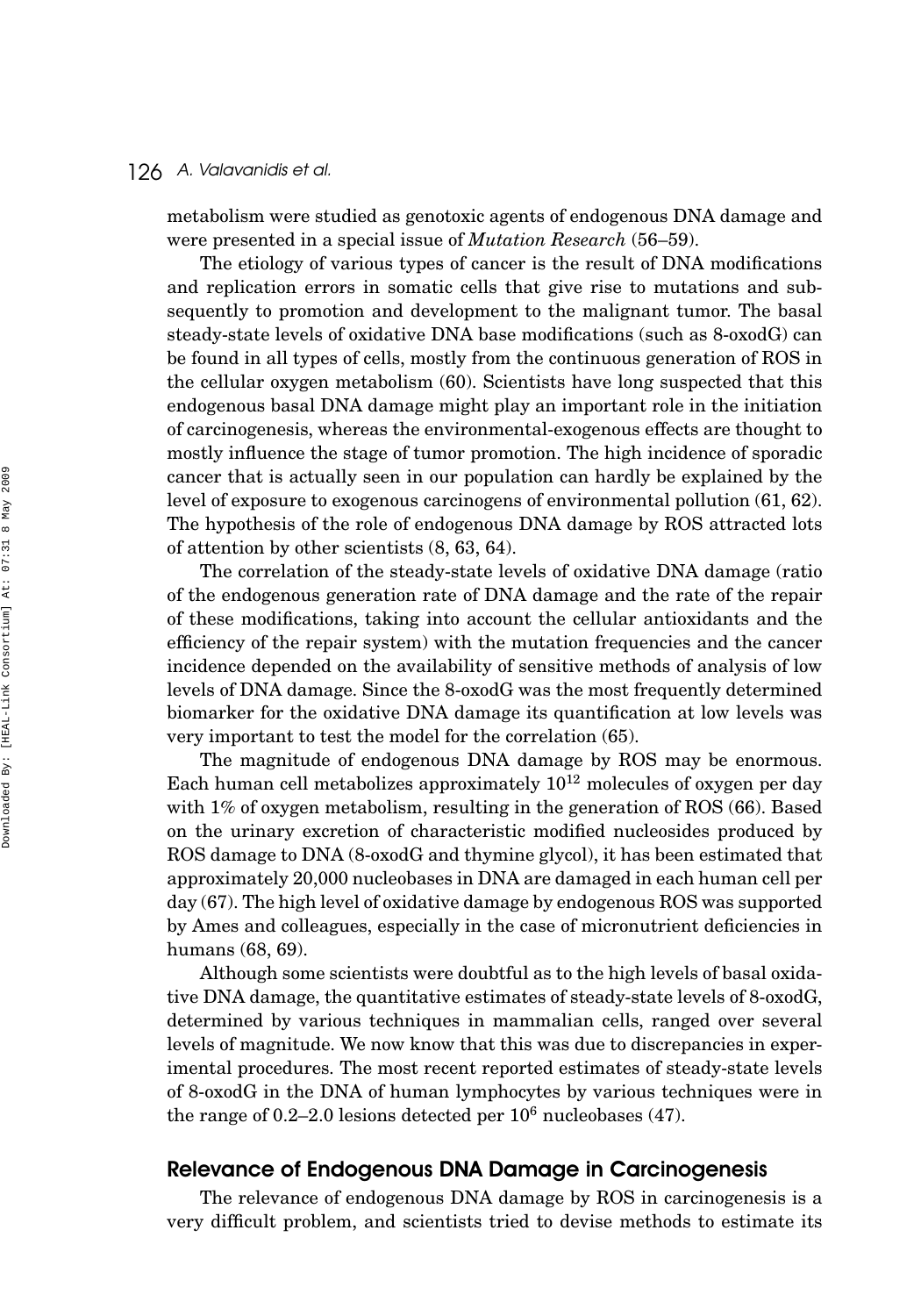contribution. The in vivo studies have to overcome the additional influence of inflammation, which increases the level of oxidative damage and contributes to the increase of progression to cancer (64, 70). Also, epigenetic effects by ROS and oxidative stress, such as various types of signal transduction mechanisms, lead to apoptosis, modulate cell proliferation, and immune response, thus complicating the estimation of risk (71–73). Studies with antioxidants, such as vitamin C, *β*-carotene, and *α*-tocopherol, for in vivo experiments showed inconsistent results. Dietary supplementation of the various antioxidants does not necessarily improve the antioxidant capacity of the cells and effect the steadystate levels of 8-oxoG or 8-oxodG in human lymphocytes in a human volunteer study (74) or in the liver of guinea-pigs (75).

Another approach of scientific research to solve the problem was to study the influence of DNA repair mechanisms on modulation of oxidative DNA damage. It is known that DNA base modifications are recognized and removed in eukaryotic cells by specific glycosylases that initiate the base excision repair pathway. For the lesion 8-oxoG, the most important and relevant enzyme in mammalian cells is the Ogg1 protein, in which the gene was cloned (76, 77). Overexpression of Ogg1 in cultured cells increased the repair rate by several fold but did not reduce the steady-state level or the spontaneous mutation rate significantly (78). Various scientific groups used the ogg1−*/*<sup>−</sup> knockout mice as a tool to analyze the effect of decreased DNA repair rates in vivo. Studies showed that there is an increase of the steady-state levels of 8-oxoG with the resulting increases of the spontaneous mutation frequencies observed in the liver of ogg1−*/*<sup>−</sup> mice (79–81). Results showed an increase of less than five additional 8-oxoG residues per  $10^6$  bp (double the spontaneous mutation rate). Therefore, 8-oxoG seems to play a major role for spontaneous mutagenesis (60).

The contribution of mitochondria to endogenous DNA damage of the nucleus, where the electron respiratory transport chain is the most important source of ROS in mammalian cells, was investigated by Epe and colleagues. The results showed that the contribution of mitochondria to the endogenously generated background levels of oxidative damage in the nuclear DNA is negligible (82).

## PRACTICAL APPLICATIONS OF THE 8-OHdG BIOMARKER

## Measurements of the 8-OHdG as a Biomarker in Relation to Exposures to Carcinogenic Substances

Analysis of urinary 8-OHdG has been established as an important biomarker to evaluate oxidative stress and to assess risk to cancer after exposure to various carcinogenic substances, environmental pollutants, and lifestyle factors (32, 83).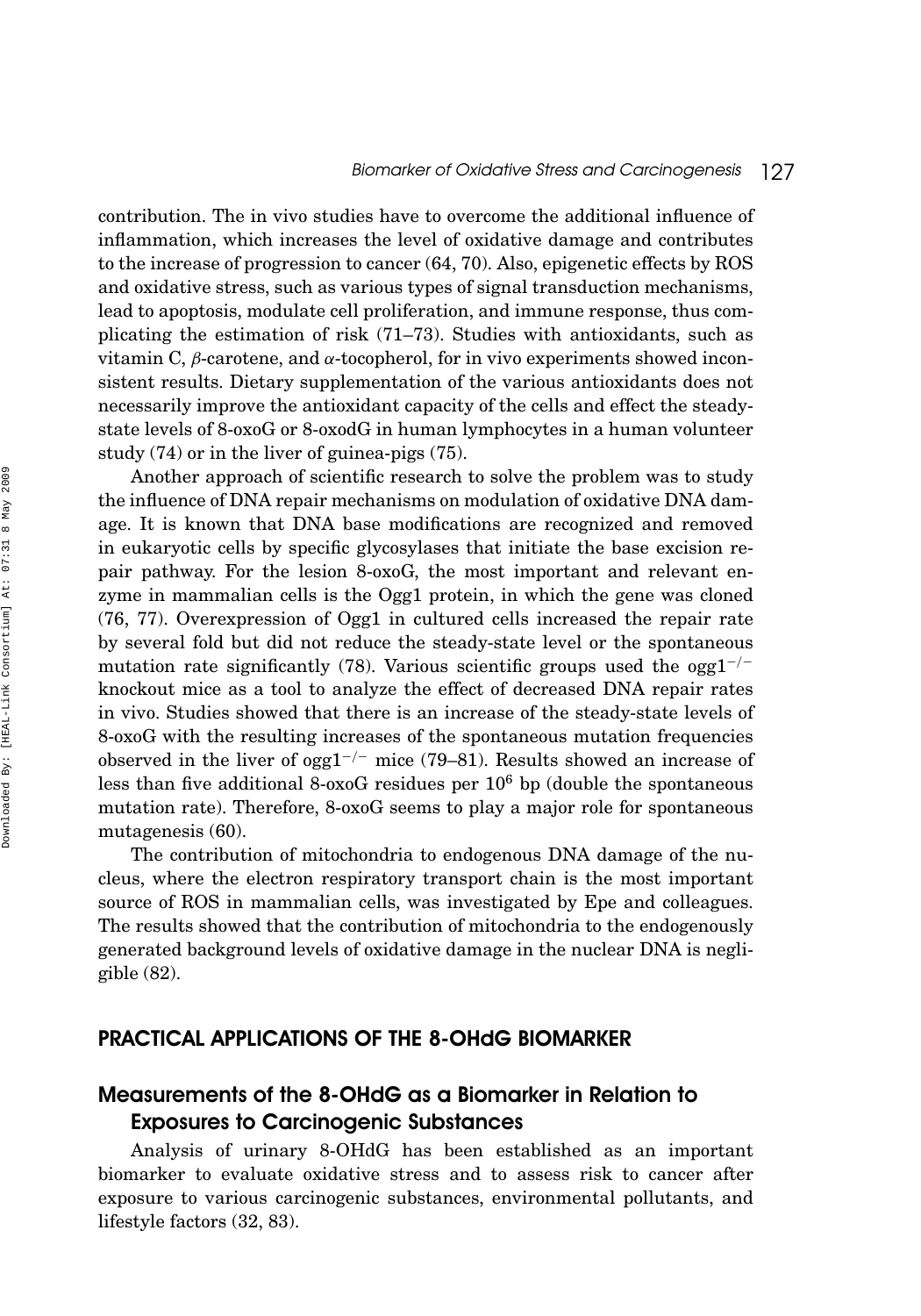Tobacco smoking is well known for its oxidative properties and its carcinogenic potential (84). Elevated levels of 8-oxodG have been found in human tissues, including lungs and peripheral leukocytes of smokers (85, 86). Also, increased levels of 8-OHdG have been found in passive smokers in the workplace exposed to environmental tobacco smoke (87). Environmental tobacco smoke (ETS) can be a possible cancer risk factor in offspring of experimental animals. Exposure of pregnant rats to a relevant dose of  $1 \text{ mg/m}^3$  of ETS during gestation resulted in a significant increase in 8-oxodG in maternal liver and in fetal liver and brain (88). The urinary excretion of products of damaged nucleotides in cellular pools or in DNA has been proved to be an important biomarker of risk for lung cancer. A cohort of 53,689 (men and women) aged 50–64 years, with 3–7 years follow-up, including 260 cases with lung cancer, were studied. Urinary excretion of 8-oxodG was higher in current smokers. Overall the incidence rate ratio (95% confidence interval) of lung cancer was 0.99 (0.80–1.22) per doubling of 8-oxodG excretion and there was no interaction with Ogg1 genotype (89).

Asbestos fibers have been proved to be genotoxic in the lungs and are a potential carcinogenic hazard to occupationally exposed workers. Preliminary studies in cell free systems and in cultured cells showed that asbestos fibers produce hydroxyl radicals and cause oxidative DNA damage and act synergistically with cigarette smoke (90, 91). Other studies showed that inhaled asbestos fibers induce the formation of 8-OHdG in the DNA of white blood cells of workers highly exposed at the workplace (92, 93); high levels were found in the urine of asbestos-exposed workers, which correlated positively with duration of exposure (94).

Diesel exhaust particles and fine particulates, a mixture of organic chemicals, heavy metals, and carbon particles with persistent free radicals, are known by various studies to have the ability to cause oxidative injury and are potentially carcinogenic. Studies in mice showed a positive correlation of levels of 8-OHdG and lung carcinogenesis (95). In recent years many studies were devoted to studies of the importance of levels of urinary 8-OHdG in human lung tissues of workers exposed to diesel fumes or oil fly ash (96–98).

Ambient particulate air pollution in urban environments has been associated with an increase in lung cancer and cardiopulmonary mortality (99). The role of free radicals and other ROS formed by particulate matter (PM) has been linked to their increased toxicity in lung tissues (100). The biomarker 8-OHdG was used to study the effects of hydroxyl radical (HO•) generated both by coarse and fine PM (especially PM with aerodynamic diameter 10– 2.5  $\mu$ m, PM<sub>10</sub> and PM<sub>2.5</sub>) due to the heavy metals adsorbed in the pores and surfaces of the particles (101). Heavy metal content (Cu, Fe, V, etc.) of particulate matter and their bioreactivity was established as an important contributory factor to the enhancement of oxidative DNA damage (102, 103).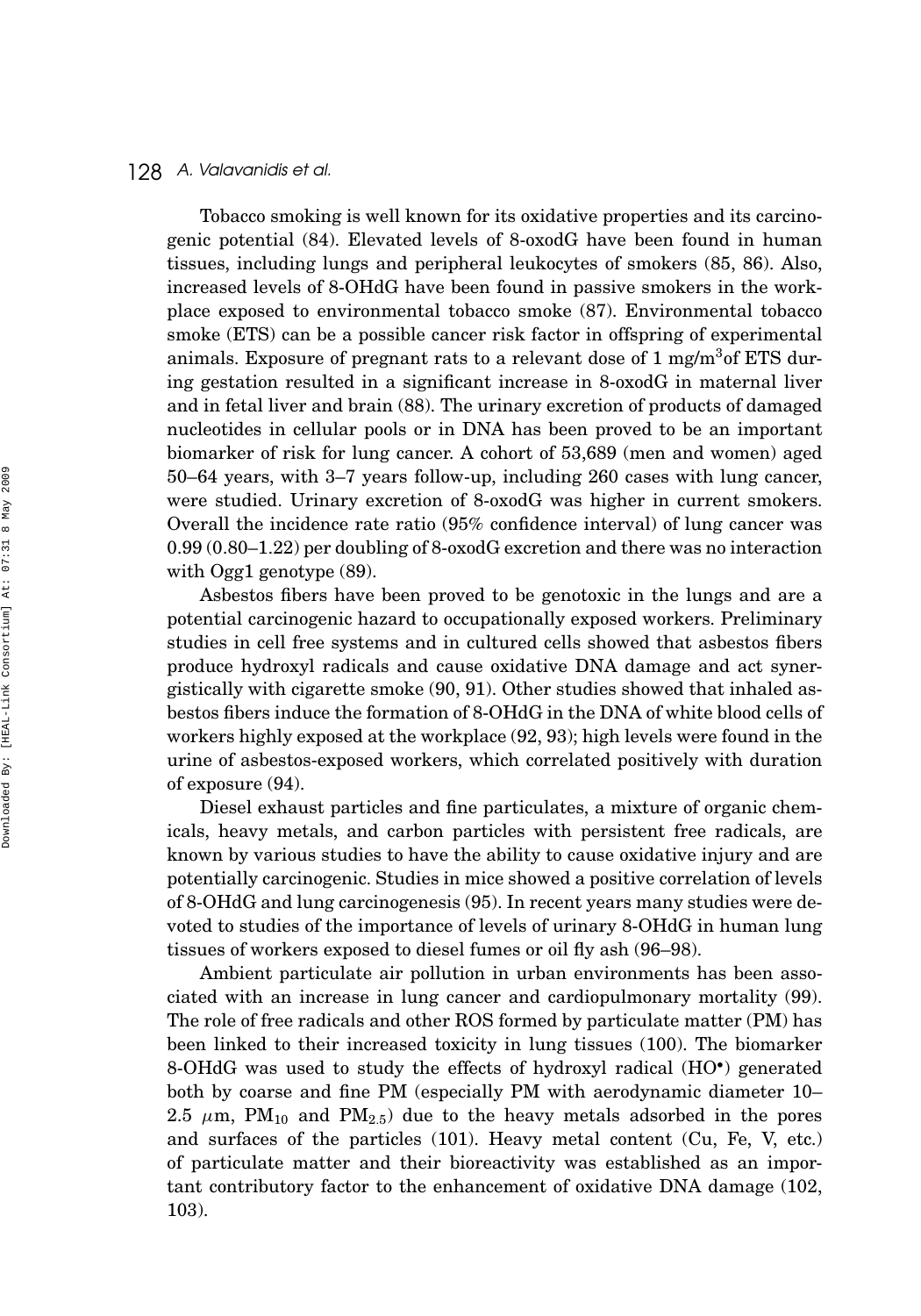There are limited studies on the enhancement of urinary excretion of 8 oxodG or in the nasal respiratory epithelium in human subjects exposed to increased urban particulate air pollution, such as bus drivers and students working and living in central Copenhagen, children in Mexico City, and female toll station workers in Taipei (Taiwan) (104–107).

The correlation of inhaled particulate air pollution and oxidative DNA damage mechanisms by ROS (measured as 8-oxodG) or by stimulating cellular oxidant generation, has been recently reviewed (108–110).

#### *Heavy metals*

Heavy metals and some metalloids are known to be carcinogenic to humans (111). The oxidative concept in metal carcinogenesis proposes the involvement of redox mechanisms, the production of hydroxyl radicals, which can attack DNA, causing hydroxylation and oxidative DNA damage. In turn, some of these products of DNA damage (including 8-oxodG) induce mutations leading to neoplastic transformations (112). Many studies investigated the carcinogenic potential of various metal ions via ROS generation (113, 114) and the induction of 8-OHdG lesion (115–117).

Polycyclic aromatic hydrocarbons (PAHs) have been known from epidemiological studies to be carcinogenic to humans. Elevated levels of 8-OHdG in urine or white blood cells of workers exposed to PAHs were determined for different working environments (e.g., coke-oven, roofers exposed to coal-tar pitch dust, etc) (118–121).

Various studies have investigated the effects of known carcinogens, such as benzene, styrene, and inorganic arsenic, using the urinary biomarker of 8 oxodG in workers exposed separately in different types working environments. The results of these studies showed a dose-response effect (122–124). A comprehensive review of the use of 8-OHdG as a marker of oxidative DNA damage in occupational and environmental exposures to carcinogenic substances was recently published (125).

## Epidemiological Evidence for Carcinogenic Risk and 8-OHdG

In recent years, the application of the biomarker 8-OHdG or 8-oxodG in molecular epidemiology studies as a risk factor for many diseases (especially cancer) associated with oxidative stress mechanisms is increasing (126). In the following section we present selected results only for recent years.

Elevated levels of urinary levels of 8-OHdG has been detected in patients with various malignancies. Chinese scientists measured urinary 8-OHdG in children with acute leukemia; their results suggested that elevated levels were associated with oxidative DNA damage. Furthermore, it was found that the risk was correlated with high levels of Cr exposure (127). Serum 8-OHdG was significantly increased in patients with colorectal cancer compared with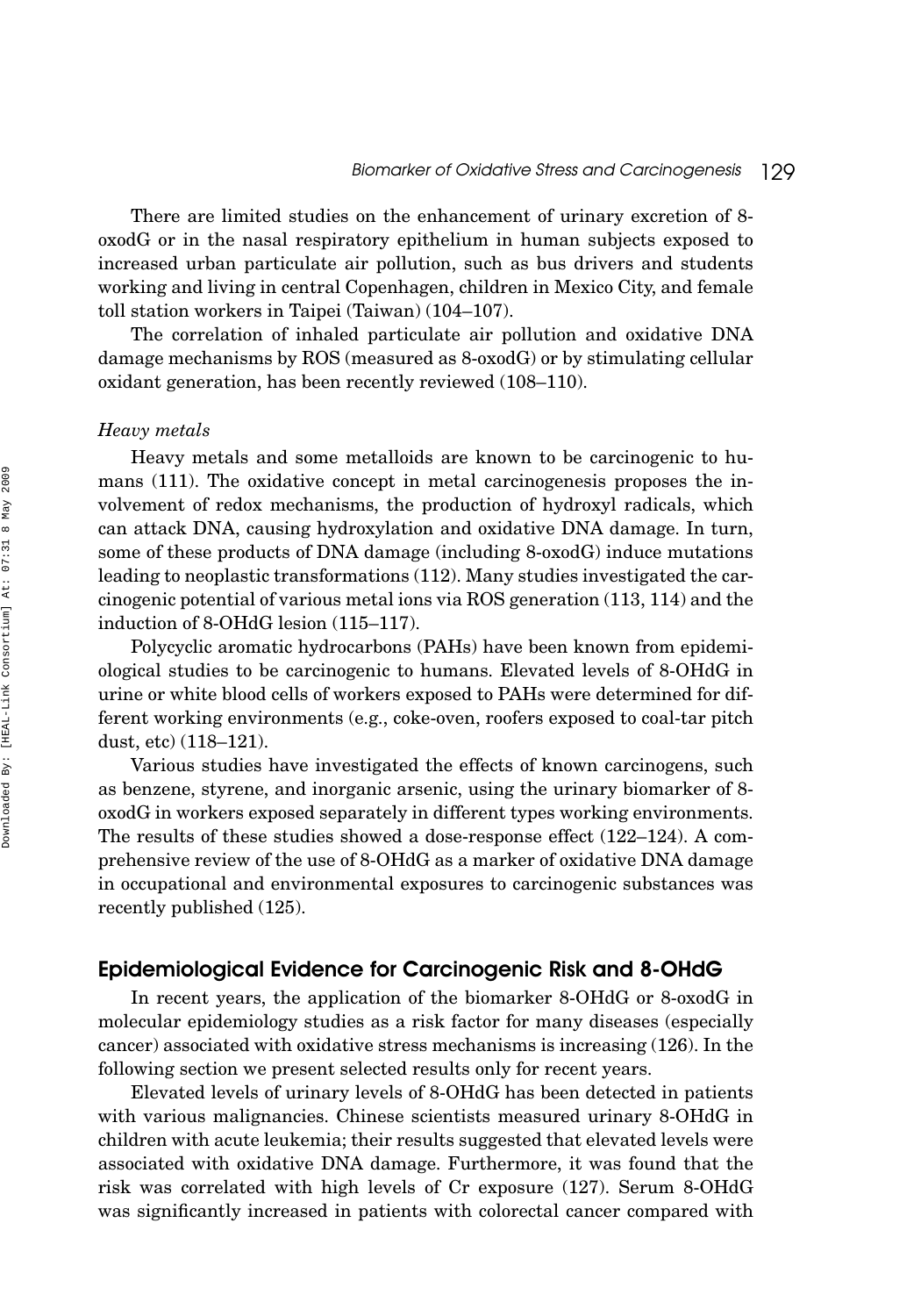the control group. Also, the authors found that the activities of antioxidant enzymes in the study group were also significantly reduced (128). A recent study from Japan investigated the increased production of ROS and oxidative DNA damage in relation to hepatocarcinogenesis. Multivariate analysis found that levels of 8-OHdG and fibrosis were significant risk factor for hepatocellular carcinoma, especially in patients with hepatitis C virus infection (129).

Salivary analysis of 8-OHdG biomarker in patients with oral squamous cell carcinoma showed an increase of 65% compared with controls (130). Weight loss has been shown to increase oxidative DNA damage, thus increasing risk of some cancer forms, including lung cancer. An epidemiological study with 174 healthy employees showed that one unit decrease of Body Mass Index was associated with a 2.7% increase in 8-OHdG levels (131). Urinary 8-OHdG levels were also significantly higher among breast cancer patients than among control subjects, after making adjustments for confounders such as coffee consumption and use of oral contraceptives (132). Oxidative DNA damage, in the form of 8-OHdG levels, was found elevated for patients with Barett's oesophagus and adenocarcinoma of oesophagus (133)

## **CONCLUSIONS**

Reactive oxygen species, including oxygen and nitrogen-free radicals, can cause specific oxidative DNA damage and play a leading role in initiation and promotion of carcinogenesis. The biomarker 8-OHdG or 8-oxodG, which was first reported by Kasai and Nishimura in 1984, has been established as a commonly measured and sensitive marker of DNA damage due to the hydroxyl radical attack at the C8 position of the nucleobase guanine or its nucleoside guanosine. Results showed that this damage, if left unrepaired, may contribute to mutageninicity and cancer promotion. Many studies in the past 20 years and improvements in the quantitative estimation of 8-OHdG by various analytical techniques in blood cells or in urine have established it as a very important biomarker not only for carcinogenesis but also for aging and degenerative diseases.

## **REFERENCES**

1. Kehrer JP. Free radicals as mediators of tissue injury and disease. Critical Reviews in Toxicology 1993;23:21–48.

2. Dröge W. Free radicals in the physiological control of cell function. Physiology Reviews 2002;82:47–95.

3. Scandalios JG ( Ed.). Oxidative Stress and the Molecular Biology of Antioxidant Defenses. New York: Cold Spring Harbor Laboratory Press; 1997.

4. Halliwell B, Gutteridge JMC. Free Radical in Biology and Medicine, 3rd ed. Oxford: Oxford University Press; 1999.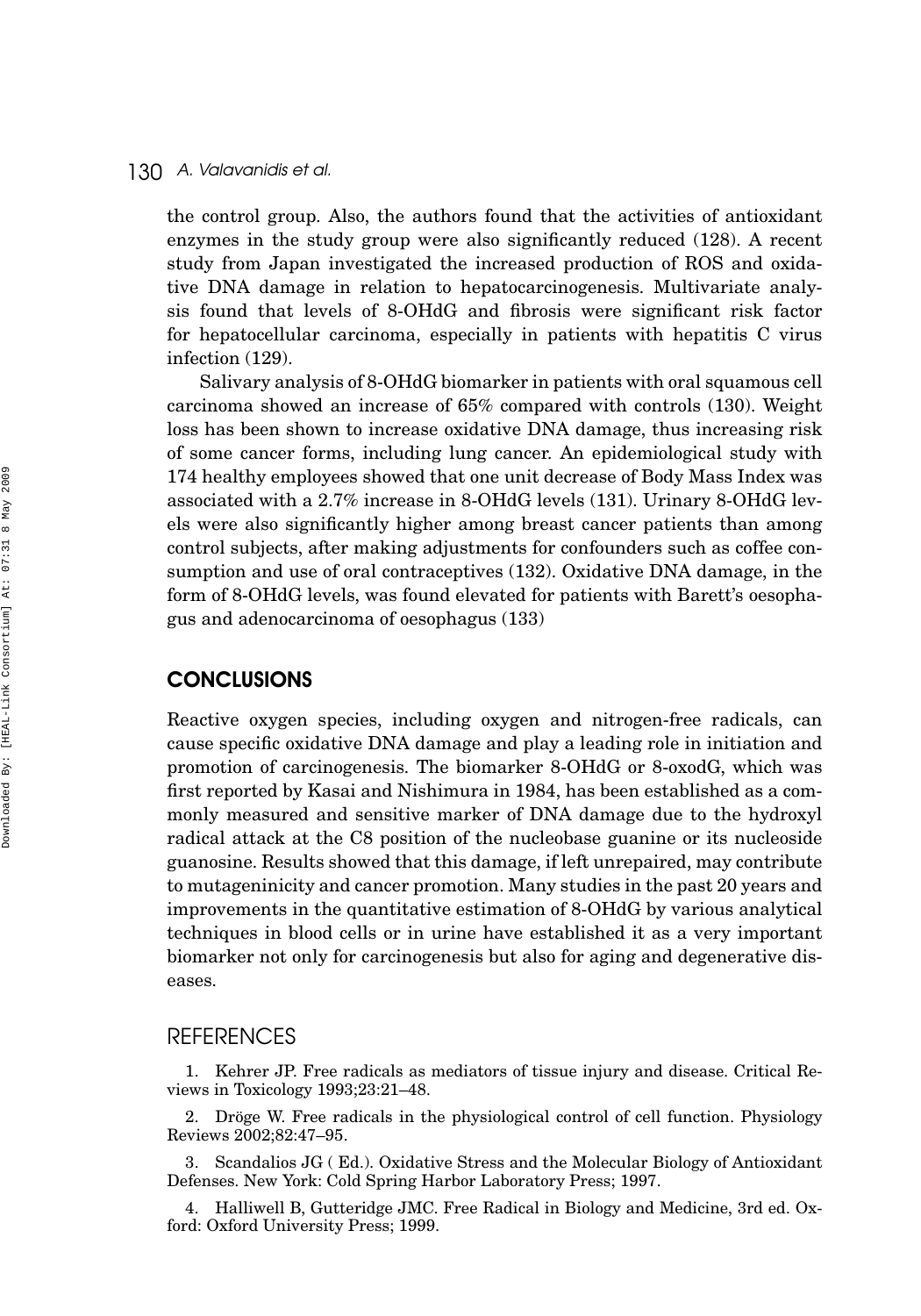5. Hartman D. Free Radicals, Ageing and Degenerative Disease. New York: Alan Liss Inc; 1986.

6. Poulsen HE, Prieme S, Loft S. Role of oxidative DNA damage in cancer initiation and promotion. European Journal of Cancer Prevention 1998;7:9–16.

7. Beckman KB, Ames BN. The free radical theory of aging matures. Physiology Reviews 1998;78:547–581.

8. Loft S, Poulsen HE. Cancer risk and oxidative DNA damage in man. Journal of Molecular Medicine 1996;74:297–312.

9. Kawanishi S, Hiraku Y, Oikawa S. Mechanism of guanine-specific DNA damage by oxidative stress and its role in carcinogenesis and aging. Mutation Research 2001;488:65–76.

10. Lunec J, Holloway KA, Cooke MS, Faux S, Griffiths HR, Evans MD. Urinary 8 oxo-2 -deoxyguanosine: Redox regulation of DNA repair in vivo? Free Radical Biology and Med*i*cine 2002;33:875–885.

11. Valko M, Izakovic M, Mazur M, Rhodes CJ, Telser J. Role of oxygen radicals in DNA damage and cancer incidence. Molecular and Cellular Biochemistry 2004;266:37– 56.

12. Kasai H. Analysis of a form of oxidative DNA damage, 8-hydroxy-2 deoxyguanosine, as a marker of cellular oxidative stress during carcinogenesis. Mutation Research 1997;387:147–163.

13. Kasai H. Chemistry-based studies on oxidative DNA damage: Formation, repair, and mutagenesis. Free Radical Biology and Medicine 2002;33:450–456.

14. Cheng KC, Cahill DS, Kasai H, Nishimura S, Loeb LA. 8-Hydroxyguanine, an abundant form of oxidative DNA damage, causes  $G \rightarrow T$  and  $A \rightarrow C$ . substitutions. Journal of Molecular Biology 1992;267:166–172.

15. European Standard Committee on Oxidative DNA Damage. Comparison of different methods of measuring 8-oxoguanine as a marker of oxidative DNA damage. Free Radical Biology and Medicine 2000;32:333–341.

16. Kasai H, Hayami H, Yamaizumi Z, Saito H, Nishimura S. Detection and identification of mutagens and carcinogens as their adducts with guanosine derivatives. Nucleic Acids Research 1984;12:21270–2136.

17. Kasai H, Nishimura S. Hydroxylation of deoxyguanosine at the C-8 position by polyphenols and aminophenols in the presence of hydrogen peroxide and ferric ion. Gann (Japanese Journal of Cancer Research) 1984;75:565–566.

18. Kasai H, Nishimura S. DNA damage induced by asbestos in the presence of hydrogen peroxide. Gann 1984;75:841–844.

19. Kasai H, Nishimura S. Hydroxylation of deoxyguanosine at the C-68 position by ascorbic acid and other reducing agents. Nucleic Acids Research 1984;12:2137– 2145.

20. Leaderson P, Tagesson C. Cigarette smoke-induced DNA-damage: role of hydroquinone and catechol in the formation of the oxidative DNAadduct, 8-hydroxydeoxyguanosine. Chemical–Biological Interactions 1990;75:71– 81.

21. Nagashima M, Kasai H, Yokota J, Nagamachi T, Ichinose T, Sagai M. Formation of an oxidative DNA damage, 8-hydroxydeoxygua-nosine, in mouse lung DNA after intracheal instillation of diesel exhaust particles and effects of high dietary fat and beta-carotene on this process. Carcinogenesis 1995;16:1441–1445.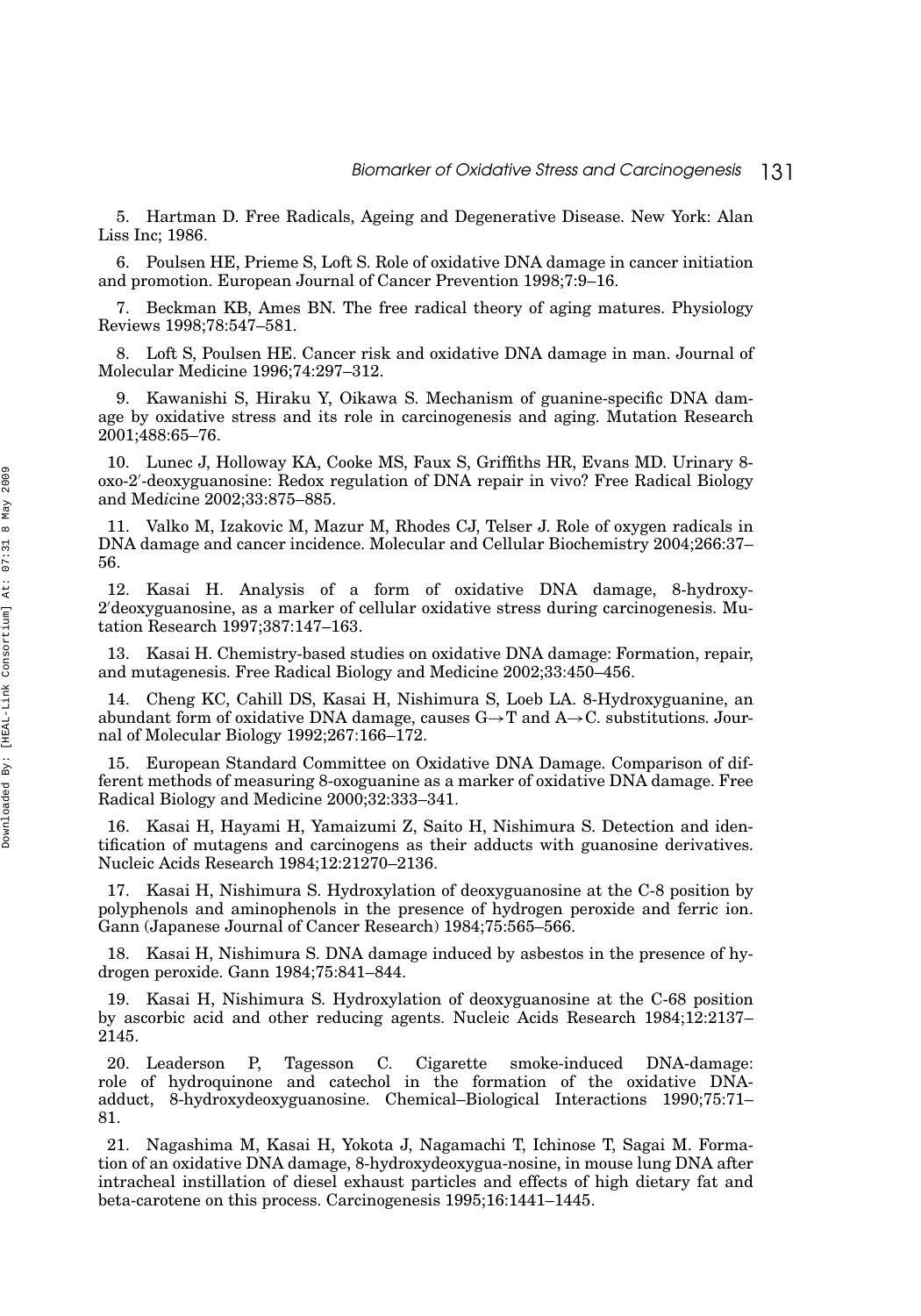22. Floyd RA, Watson JJ, Wong PK, Altmiller DH, Rickard RC. Hydroxyl free radical adduct of deoxyguanosine: sensitive detection and mechanisms of formation. Free Radical Research and Communications 1986;1:163–172.

23. Fiala ES, Conaway C, Mathis JF. Oxidative DNA and RNA damage in the livers of Sprague-Dawley rats treated with the hepatocarcinogen 2-nitropropane. Cancer Research 1989;49:5518–5522.

24. Umemura T, Sai K, Takagi A, Hasegawa R, Kurokawa Y. Oxidative DNA damage, lipid peroxidation and nephrotoxicity induced in the rat kidney after ferric nitrilotriacetate administration. Cancer Letters 1990;54:95–100.

25. Tagaki T, Sai K, Umemura T, Hasegawa R, Kurokawa Y. Short-term exposure to peroxisome proliferators, perflurooctanoic acid and perfluorodecanoic acid, causes significant increase of 8-hydroxydeoxyguanosine in liver DNA of rats. Cancer Letters 1991;57:55–60.

26. Cattley RC, Glover SE. Elevated 8-hydroxydeoxyguanosine in hepatic DNA of rats following exposure to peroxisome proliferators: relationship to carcinogenesis and nuclear localization. Carcinogenesis 1993;14:2495–2499.

27. Shigenaga MK, Gimeno CJ, Ames BN. Urinary 8-hydroxy-2 -deoxyguanosine as a biological marker of *in vivo* oxidative DNA damage. Proceedings National Academy of Sciences, USA 1989;86:9697–9701.

28. Halliwell B. Can oxidative DNA damage be used as a biomarker of cancer risk in humans? Problems, resolutions, and preliminary results from nutritional supplementation studies. Free Radical Research 1998;29:469–486.

29. Marnett LJ. Oxyradicals and DNA damage. Carcinogenesis 2000;21:361–370.

30. Fraga CG, Shigenaga MK, Park JW, Degan P, Ames BN. Oxidative damage to DNA during aging: 8-hydroxy-2 -deoxyguanosine in rat organ DNA and urine. Proceedings of National Academy of Sciences, USA 1990;87:4533–4537.

31. Sayre LM, Smith MA, Perry G. Chemistry and biochemistry of oxidative stress in neurodegenerative disease. Current Medicinal Chemistry 2001;8:721–738.

32. Kasai H, Iwamoto-Tanaka N, Miyamoto T, Kawanami K, Kawanami S, Kido R, Ikeda M. Life style and urinary 8-hydroxydeoxygua-nosine, a marker of oxidative DNA damage: effects of exercise, working conditions, meat intake, body mass index, and smoking. Japanese Journal of Cancer Research 2001;92:9–15.

33. Halliwell B. Effect of diet on cancer development: is oxidative DNA damage a biomarker? Free Radical Biology and Medicine 2002;32:986–974.

34. Ravanat J-L, Douki T, Duez P, Gremaud E, Herbert K, Hofer T, Lasserre L, Saint-Pierre C, Favier A, Cadet J. Cellular background level of 8-oxo-7,8-dihydro-2'deoxyguanosine: an isotope based method to evaluate artefactual oxidation of DNA during its extraction and subsequent work-up. Carcinogenesis 2002;23:1911–1918.

35. Serrano J, Palmeira CM, Wallace KB, Kuehl DW. Determination of 8 hydroxyguanosine in biological tissues by liquid chromatography/electrospray ionization-mass spectrometry/mass spectrometry. Rapid Communication Mass Spectrometry 1996;10:1789–1791.

36. Dizdaroglu M, Jaruga P, Birincioglu M, Rodriguez H. Free radical-induced damage to DNA: mechanisms and measurement. Free Radical Biology and Medicine 2002;32:1102–1115.

37. Kasai H. A new automated method to analyze urinary 8-hydroxydeoxy-guanosine by high-performance liquid chromatography-electrochemical detector system. Journal of Radiation Research 2003;44:185–189.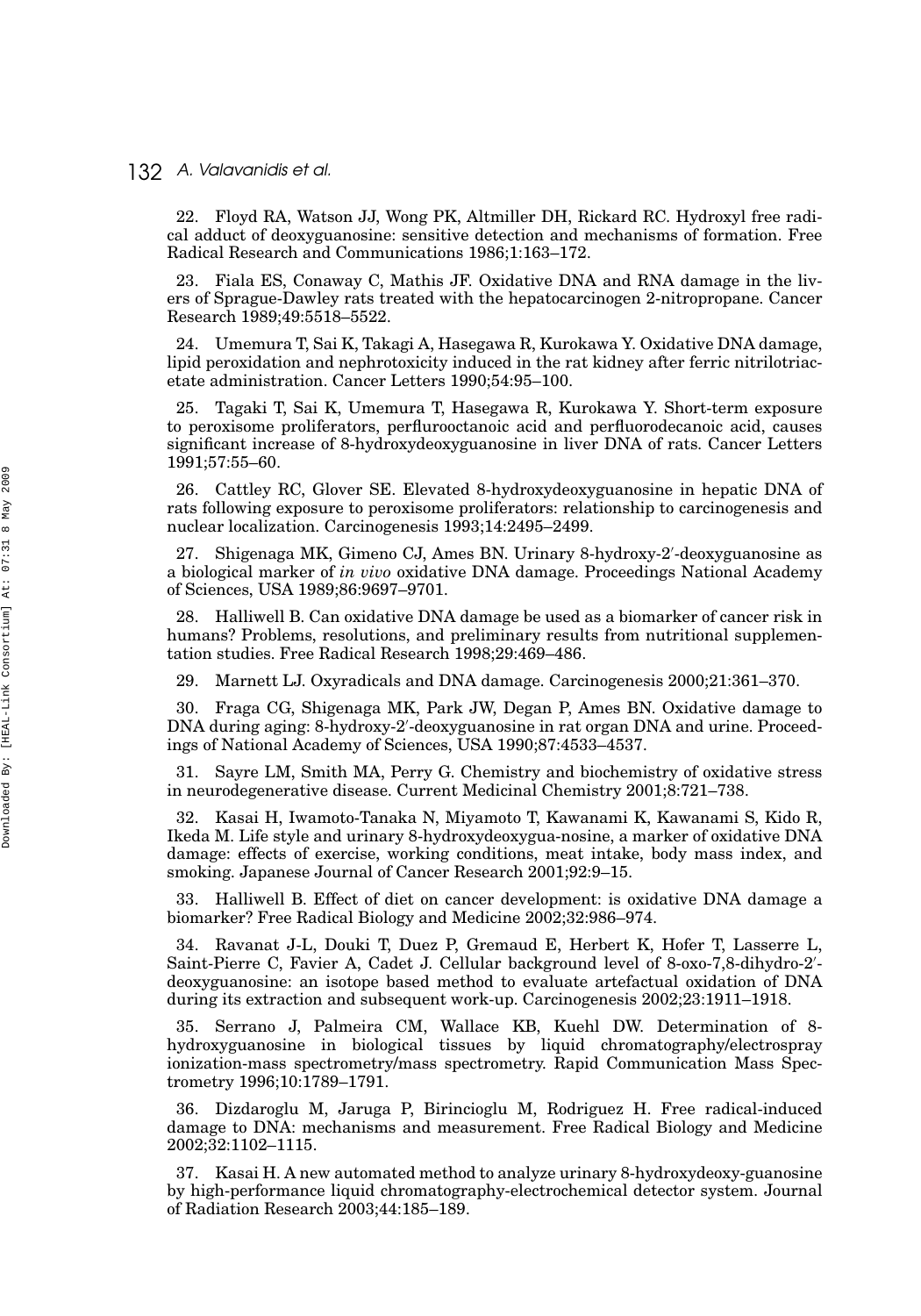38. Yin B, Whyatt RM, Perera FP, Randall MC, Cooper TB, Santella RM. Determination of 8-hydroxydeoxyguanosine by an immunoaffinity chromatography-monoclonal antibody-based ELISA. Free Radical Biology and Medicine 1995;18:1023–1032.

39. Collins AR, Duthie SJ, Dobson VL. Direct enzymic detection of endogenous oxidative base damage in human lymphocyte DNA. Carcinogenesis 1993;14:1733–1735.

40. Epe B, Hegler J. Oxidative DNA damage: endonuclease fingerprinting. Methods in Enzymology 1994;234:122–131.

41. Hartwig A, Dally H, Schlepegrell R. Sensitive analysis of oxidative DNA damage in mammalian cells: use of the bacterial Fpg protein in combination with alkaline unwinding. Toxicology Letters 1996;88:85–90.

42. Collins AR, Cadet J, Epe B, Gedik C. Problems in the measurement of 8 oxoguanine in human DNA. Report of a workshop, held in Aberdeen, UK, 19–21 January, 1997. Carcinogenesis 1997;18:1833–1836.

43. Cadet J, D'Ham C, Douki T, Pouget J-P, Ravanat J-L, Sauvaigo S. Facts and artifacts in the measurement of oxidative base damage to DNA. Free Radical Research 1998;29:541–550.

44. European Standard Committee on Oxidative DNA Damage. Inter-laboratory validation of procedures for measuring 8-oxo-7,8-dihydroguanine/8-oxo-7,8-dihydro-2 deoxyguanosine in DNA. Free Radical*Res*earch 2002;36:239–245.

45. Ravanat J-L, Turesky RJ, Gremaud E, Trudel LJ, Stadler RH. Determination of 8-oxoguanine in DNA by gas chromatography-mass spectrometry and HPLCelectrochemical detection. Overestimation of the background level of the oxidized base by gas chromatography-mase spectrometry assay. Chemical Research in Toxicology 1995;8:1039–1045.

46. Finnegan MTV, Herbert KE, Evans MD, Griffiths HR, Lunec, J. Evidence for sensitization of DNA to oxidative damage during isolation. Free Radical Biology and Medicine 1996;20:93–98.

47. Frelon S, Douki T, Ravanat J-L, Pouget JP, Tornabene C, Cadet J. High performance liquid chromatography-tandem mass spectrometry for the measurement of radiation-induced base damage to isolated and cellular DNA. Chemical Research in Toxicology 2000;13:1002–1010.

48. Rodriguez H, Jurado J, Laval J, Dizdaroglu M. Comparison of the levels of 8 hydroxyguanonine in DNA as measured by gas chromatography-mass spectrometry following hydrolysis of DNA by *Escherichia coli* Fpg protein or formic acid. Nucleic Acids Research 2000;29:E75.

49. Dizdaroglu M, Jaruga P, Rodriguez H. Measurements of 8-hydroxy-2 deoxyguanosine in DNA by high-performance liquid chromatography-mass spectrometry: comparison with measurement by gas chromatography-mass spectrometry. Nucleic Acids Research 2001;29:E12.

50. Weinmann A, Belling D, Poulsen HE. Measurement of 8-oxo-2 -deoxyguanosine and 8-oxo-2 -deoxyadenosine in DNA and human urine by high-performance liquid chromatography-electrospray tandem mass spectrometry. Free Radical Biology and Medicine 2001;30:757–764.

51. Sabatini L, Barbieri A, Tosi M, Roda A, Violante FS. A method for routine quantification of urinary 8-hydroxy-2 -deoxyguanosine based on solid-phase extraction and micro-high-performance liquid chromatography/electrospray ionization tandem mass spectrometry. Rapid Communication Mass Spectrometry 2005;19:147– 152.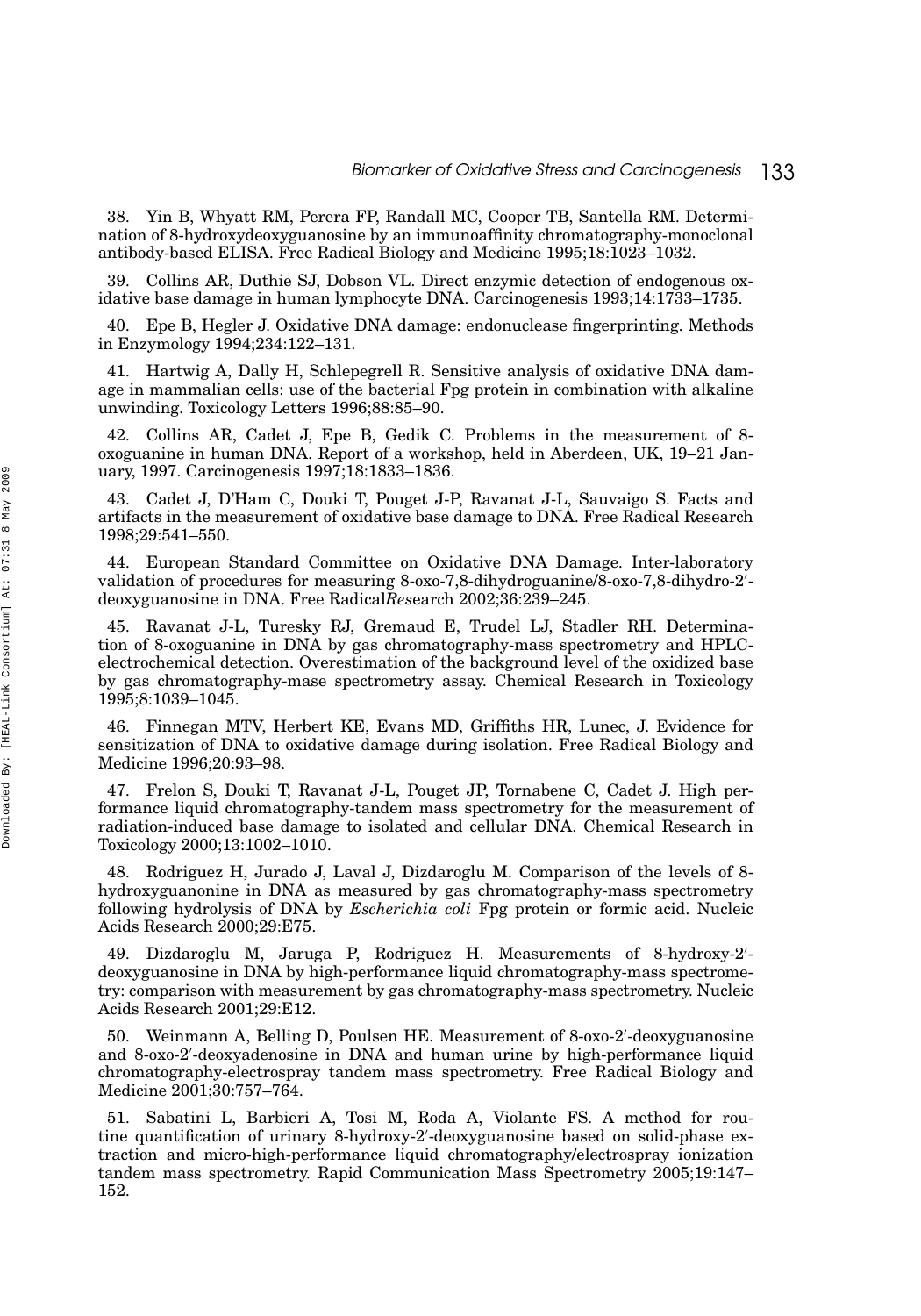52. Harri M, Kasai H, Mori T, Tornaeus J, Savela K, Peltonen, K. Analysis of 8-hydro-2 -deoxyguanosine in urine using high-performance liquid chromatographyelectrospray tandem mass spectrometry. Journal of Chromatography B, Analytical. Technology. Biomedicine. Life Sciences 2007;853:242–246.

53. Gupta RC, Lutz WK. Background DNA damage from endogenous and unavoidable exogenous carcinogens: a basis for spontaneous cancer incidence? Mutation Research 1999;424:1–8.

54. Saul RL, Ames BN. Background levels of DNA damage in the population. In: Simic MG, Grossman L, Upton AC (Eds.), Mechanisms of DNA Damage. New York: Repair Plenum Press; 1986: 529–535.

55. Lutz WK. Endogenous genotoxic agents and processes as a basis of spontaneous carcinogenesis. Mutation Research 1990;239:287–295.

56. Cadet J, Delatour T, Douki T, Gasparutto D, Pouget J-P, Ravanat J-L, Sauvaigo S. Hydroxyl radicals and DNA base damage. Mutation Research 1999;424:9–21.

57. Lloyd DR, Phillips DH. Oxidative DNA damage mediated by copper(II), iron(II) and nickel(II) Fenton reaction: evidence for site-specific mechanisms in the formation of double-strand breaks, 8-hydroxydeoxy-guanosine and putative intrastrand crosslinks. Mutation Research 1999;424:23–36.

58. Beckman KB, Ames BN. Endogenous oxidative damage of mtDNA. Mutation Research 1999;424:51–58.

59. Marnett LJ. Lipid peroxidation-DNA damage by malondialdehyde. Mutation Research 1999;424:83–95.

60. Epe B. Role of endogenous oxidative DNA damage in carcinogenesis: what can we learn from repair-deficient mice? Biological Chemistry 2002;383:467–475.

61. Gold LS, Slone TH, Stern BR, Manley NB, Ames BN. Rodent carcinogens: setting priorities. Science 1992;258:261–265.

62. Ames BN, Gold LS. Paracelsus to parascience: the environmental cancer distraction. Mutatation Research 2000;447:3–13.

63. Collins AR. Oxidative DNA damage, antioxidants, and cancer. Bioassays 1999;21:238–246.

64. Jackson AL, Loeb LA. The contribution of endogenous sources of DNA damage to the multiple mutations in cancer. Mutation Research 2001;477:7–21.

65. Otteneder M, Lutz WK. Correlation of DNA adduct levels with tumor incidence: carcinogenic potency of DNA adducts. Mutation Research 1999;424:237–427.

66. Floyd RA. Measurement of oxidative stress in vivo. In Davies, KJA, Ursini F (Eds.), The Oxygen Paradox. Cleup: Cleup University Press; 1995:89–103.

67. Beckman KB, Ames BN. Oxidative decay of DNA. Journal of Biological Chemistry 1997;272:19633–19636.

68. Richter C, Park J-W, Ames BN. Normal oxidative damage to mitochondrial and nuclear DNA is extensive. Proceedings of National Academy of Sciences, USA 1988;85:6465–6467.

Ames BN. DNA damage from micronutrient deficiencies is likely to be a major cause of cancer. Mutation Research 2001;475:7–20.

70. Wiseman H, Halliwell B. Damage to DNA by reactive oxygen and nitrogen species: role of inflammatory disease and progression to cancer. Biochemical Journal 1996;313:17–29.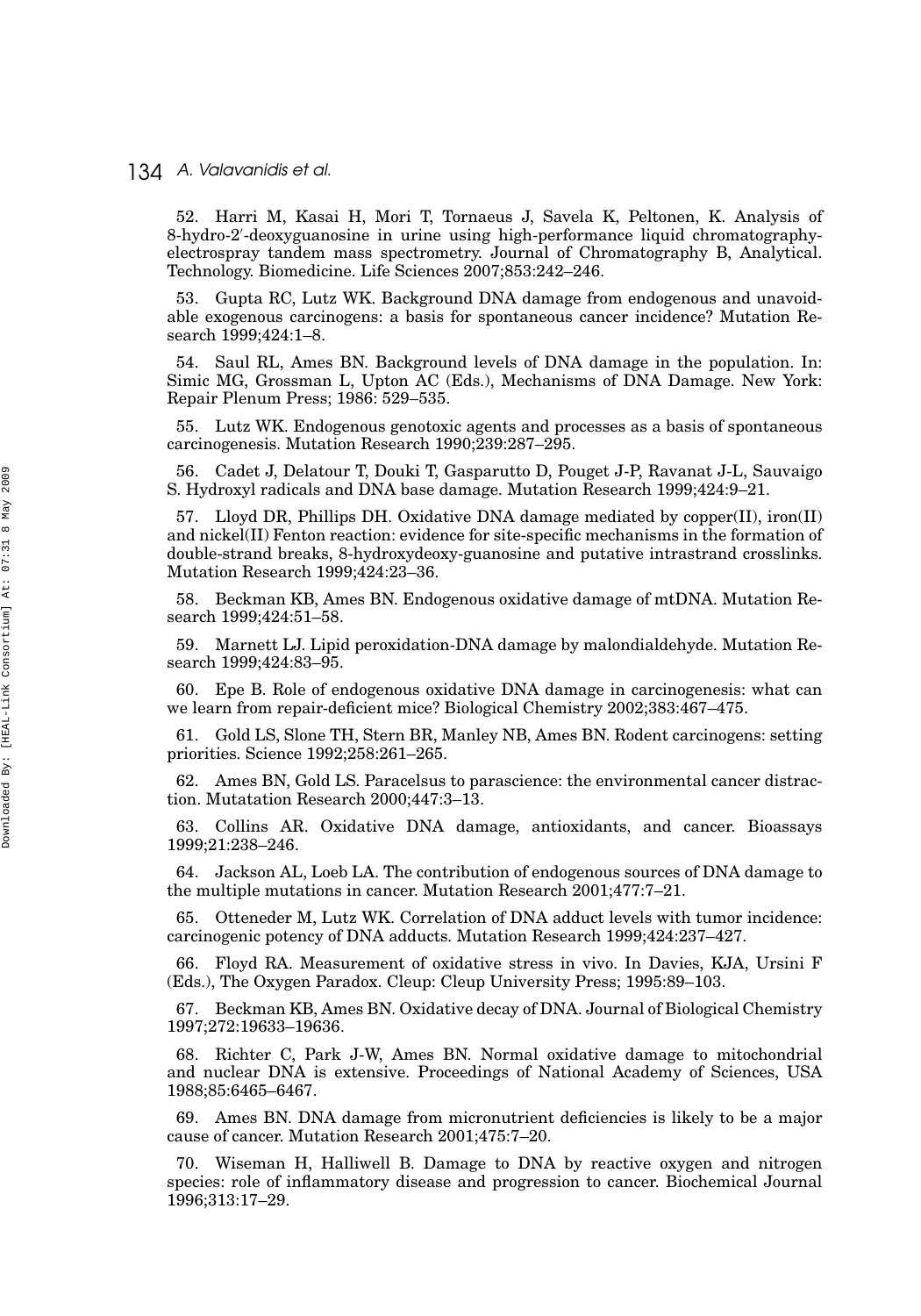71. Poulsen HE, Jensen BR, Weimann A, Jensen SA, Sorensen M, Loft S. Antioxidants, DNA damage and gene expression. Free Radical Research 2000;33:33–39.

72. Allen RG, Tresini M. Oxidative stress and gene regulation. Free Radical Biology and Medicine 2000;28:463–499.

73. Schoonbroodt S, Piette J. Oxidative stress interference with the nuclear factor *κ*B activation pathways. Biochemical Pharmacology 2000;60:1075–1063.

74. Anderson D, Phillips BJ, Yu TW, Edwards AJ, Ayesh R, Butterworth KR. The effects of vitamin C supplementation on biomarkers of oxygen radical generated damage in human volunteers with "low" or "high" cholesterol levels. Environmental Molecular Mutagenesis 1997;30:161–174.

75. Cadenas S, Barja G, Poulsen HE, Loft S. Oxidative DNA damage estimated by 8-oxodG in the liver of guinea-pigs supplemented with graded dietary doses of ascorbic acid and *α*-tocopherol. Carcinogenesis 1997;18:2373–2377.

76. Boiteux S, Radicella, JP. The human OGG1 gene: structure, functions, and its implication in the process of carcinogenesis. Archives of Biochemistry and Biophysics 2000;377:1–8*.*

77. Bruner SD, Norman PDG, Verdine YL. Structural basis for recognition and repair of the endogenous mutagen 8-oxoguanine in DNA. Nature 2000;403:859–866.

78. Hollenbach S, Dhenaut A, Eckert I, Radicella JP, Epe B. Overexpression of Ogg1 in mammalian cells: effects on induced and spontaneous oxidative DNA damage and mutagenesis. Carcinogenesis 1999;20:1863–1868.

79. Klungland A, Rosewell I, Hollenbach S, Larsen E, Daly G, Epe B, Seeberg E, Lindahl T, Barnes DE. Accumulation of premutagenic DNA lesions in mice defective in removal of oxidative base damage. Proceedings of National Academy of Sciences, USA 1999;96:13300–13305.

80. Minowa O, Arai T, Hirano M, Monden Y, Nakai S, Fukuda M, Itoh M. *Mmh/Ogg1* gene inactivation results in accumulation of 8-hydroxyguanine in mice. Proceedings National Academy of Sciences, USA 2000;97:4156–4161.

81. Osterod M, Hollenbach S, Hengstler JG, Barnes DE, Lindahl T, Epe B. Agerelated and tissue-specific accumulation of oxidative DNA base damage in 7,8-dihydro-8-oxoguanine-DNA glycosylase (Ogg1) deficient mice. Carcinogenesis 2001;22:1459– 1463.

82. Hoffmann S, Spitkovsky D, Radicella JP, Epe B, Wiesner, RJ. Reactive oxygen species derived from the mitochondrial respiratory chain are not responsible for the basal levels of oxidative base modifications observed in nuclear DNA of mammalian cells. Free Radical Biology and Medicine 2004;36:765–773.

83. Cooke MS, Lunec J, Evans MD. Progress in the analysis of urinary oxidative DNA damage. Free Radical Biology and Medicine 2002;33:1601–1614.

84. Pryor WA. Cigarette smoke radicals and the role of free radicals in chemical carcinogenesis. Environmental Health Perspectives 1997;105:875–882.

85. Kiyosawa H, Suko M, Okudaira H, Murata K, Miyamoto T, Chung M-H, Kasai H. Cigarette smoking induce formation of 8-hydroxydeoxy-guanosine, one of the oxidative DNA damages in human peripheral leukocytes. Free Radic. Res. Commun. 1990;11:23– 27.

86. Asami S, Hirano T, Yamaguchi, R, Tomioka Y, Itoh H, Kasai H. Increase of a type of oxidative DNA damage, 8-hydroxyguanine, and its repair activity in human leukocytes by cigarette smoking. Cancer Research 1996;56:2546–2549.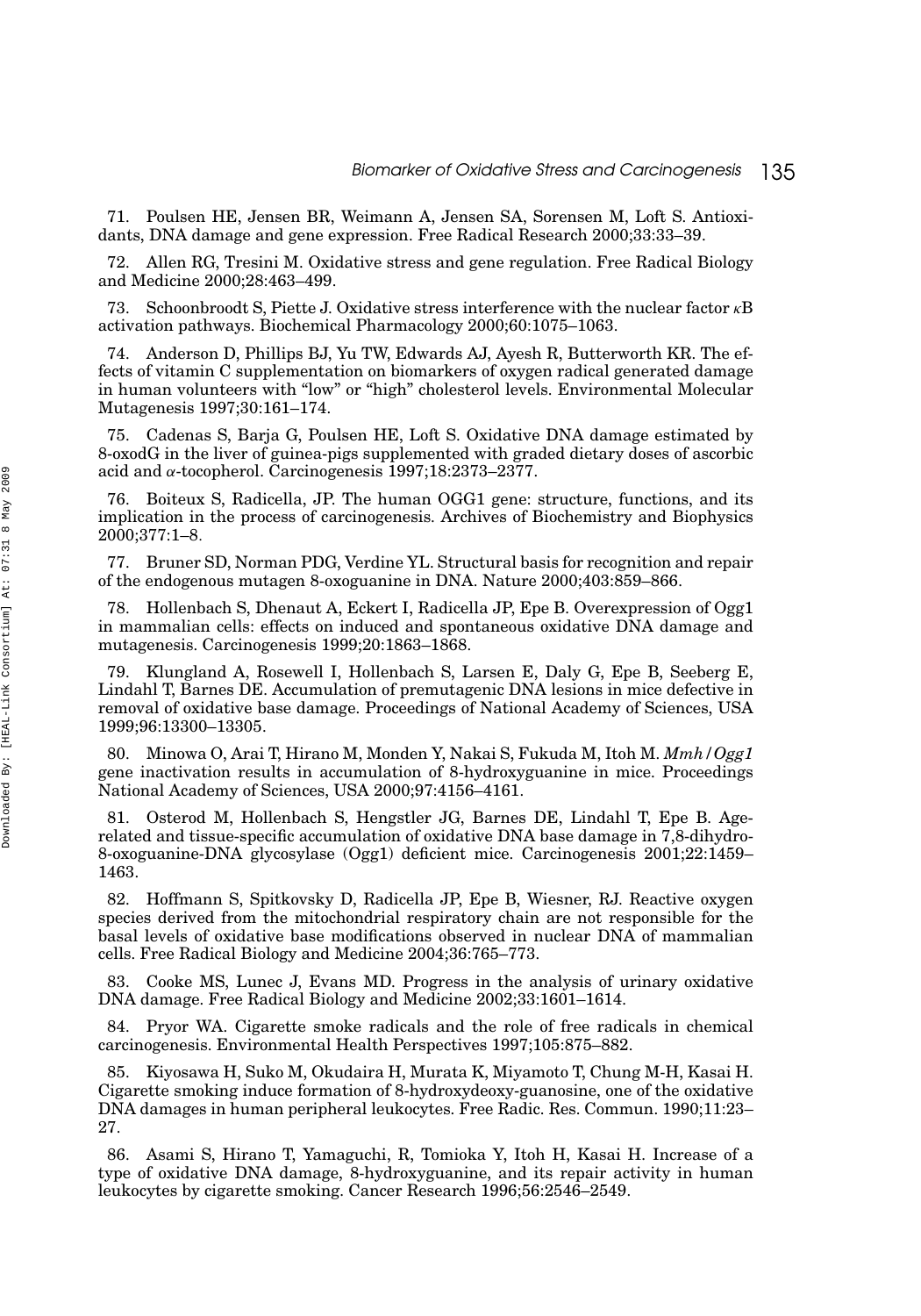87. Howard DJ, Ota RB, Briggs LA, Hampton M, Pritsos CA. Environmental tobacco smoke in the workplace induces oxidative stress in employees, including increased production of 8-hydroxy-2 -deoxyguanosine. Cancer Epidemiology Biomarkers and Prevention 1998;7:141–146.

88. Maciag A, Bialkowska A, Espiritu I, Powell D, Alvord WG, Kasprzak KS, Anderson LM, Witschi HR. Gestation stage-specific oxidative deoxyribonucleic acid damage from sidestream smoke in pregnant rats and their fetuses. Archives of Environmental Health 2003;58:238–244.

89. Loft S, Svoboda P, Kasai H, Tjønneland A, Vogel U, Møller P, Overvad K, Raaschou-Nielsen O. Prospective study of 8-oxo-7,8-dihydro-2 -deoxyguanosine excretion and the risk of lung cancer. Carcinogenesis 2006;27:1245–1250.

90. Jackson JH, Schraufstatter IU, Hyslop PA, Vosbeck K, Sauerheber R, Weitzman SA, Cochrane CG. Role of oxidants in DNA damage. Hydroxyl radical mediates the synergistic DNA damaging effects of asbestos and cigarette smoke. Journal of Clinical Investigation 1987;80:1090–1095.

91. Chen Q, Marsh J, Ames B, Mossman B. Detection of 8-oxo-2 -deoxyguanosine, a marker of oxidative DNA damage, in culture medium from human mesothelial cells exposed in crocidolite asbestos. Carcinogenesis 1996;17:2525–2527.

92. Marczynski B, Rozynek P, Kraus T, Schlosser S, Raithel HJ, Baur X. Levels of 8-hydroxy-2 -deoxyguanosine in DNA of white blood cells from workers highly exposed to asbestos in Germany. Mutation Research 2000;468:195–202.

93. Unfried K, Schurkes C, Abel J. Distinct spectrum of mutations induced by crocidolite asbestos: clue for 8-hydroxydeoxyguanosine dependent mutagenesis *in vivo*. Cancer Research 2002;62:99–104.

94. Yoshida R, Ogawa Y, Shioji I, Yu X, Shibata E, Mori I, Kubota H, Kishida A, Hisanaga N. Urinary 8-oxo-7,8-dihydro-2 -deoxyguanosine and biopyrrins levels among construction workers with asbestos exposure history. Industrial Health 2001;39:186– 188.

95. Ichinose T, Yajima Y, Nagashima M, Takenoshita S, Nagamachi Y, Sagai M. Lung carcinogenesis and formation of 8-hydroxydeoxyguanosine in mice by diesel exhaust particles. Carcinogenesis 1997;18:185–192.

96. Tokiwa H, Sera N, Nakanishi Y, Sagai M. 8-Hydroxyguanosine formed in human lung tissues and the association with diesel exhaust particles. Free Radical Biology and Medicine 1999;27:1251–1258.

97. Kim JY, Mukherjee S, Ngo L, Christiani DC. Urinary 8-hydroxy-2 deoxyguanosine as a biomarker of oxidative DNA damage in workers exposed to fine particulates. Environmental Health Perspectives 2004;112:666–671.

98. Harri M, Svoboda P, Mori T, Mutanen P, Kasai H, Savela K. Analysis of 8 hydroxydeoxyguanosine among workers exposed to diesel particulate exhaust: comparison with urinary metabolites and PAH air monitoring. Free Radical Research 2005;39:963–972.

99. Pope CA, III, Burnett RT, Thun MJ, Calle EE, Krewski D, Ito K, Thurston GD. Lung cancer, cardiopulmonary mortality, and long-term exposure to fine particulate air pollution. Journal of American Medical Association 2002;287:1132–1141.

100. Dellinger B, Pryor WA, Cueto R, Squadrito GL, Hedge V, Deutsch W A. Role of free radicals in the toxicity of airborne fine particulate matter. Chemical Research in Toxicology 2001;14:1371–1377.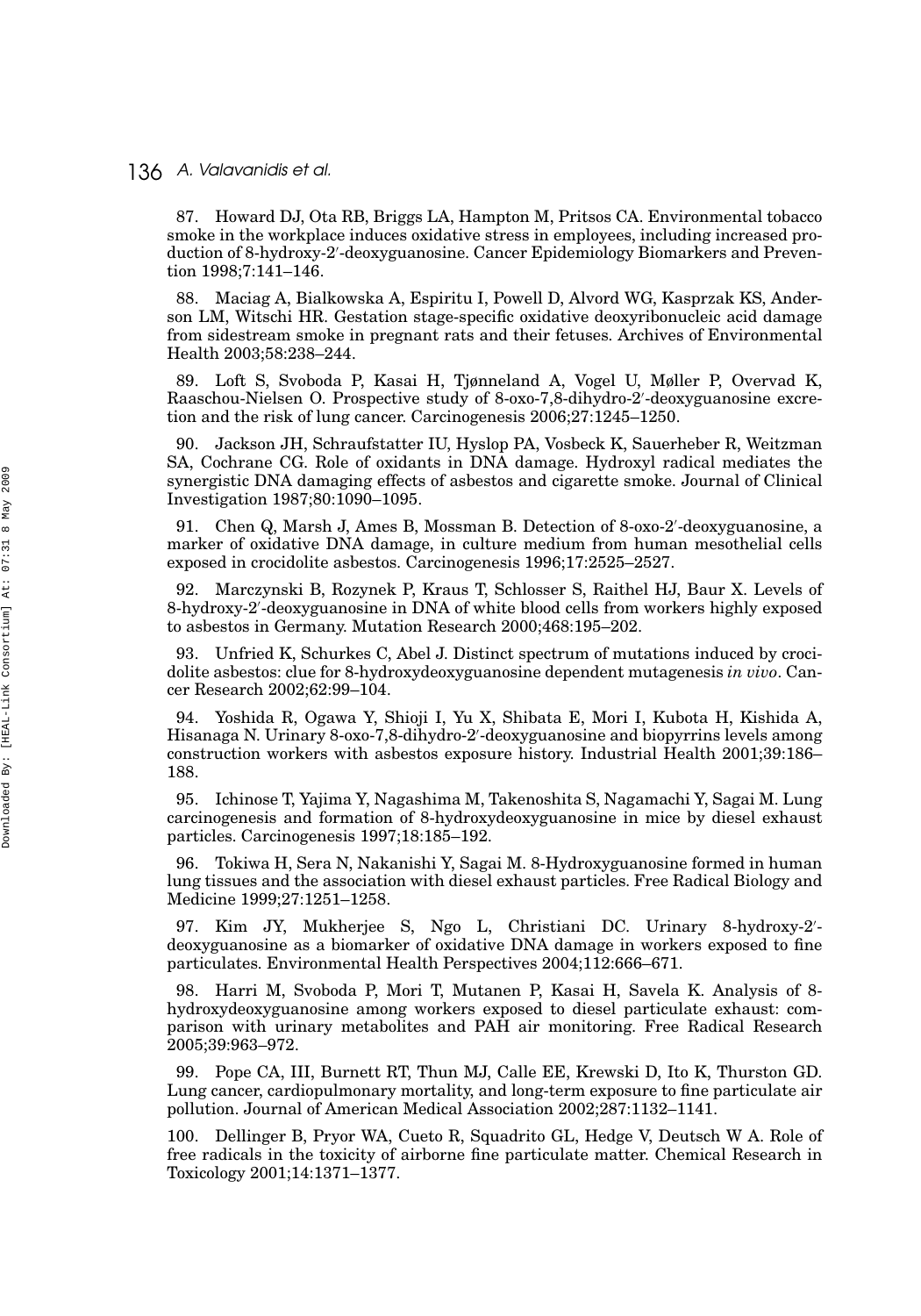101. Shi T, Knaapen AM, Begerow J, Birmili W, Borm PJA, Schins RPF. Temporal variation of hydroxyl radical generation and 8-hydroxy-2 -deoxyguanosine formation by coarse and fine particulate matter. Occupational and Environmental Medicine 2003;60:315–321.

102. Prahalat AK, Inmon J, Ghio AJ, Gallagher JE, Enhancement of 2 deoxyguanosine hydroxylation and DNA damage by coal and oil fly ash in relation to particulate metal content and availability. Chemical research in Toxicology 2000;13:1011–1019.

103. Prahalat AK, Inmon J, Dailey LA, Madden MC, Ghio AJ, Gallagher JE. Air pollution particles mediated oxidative DNA base damage in a cell free system and in human airway epithelial cells in relation to particulate metal content and bioreactivity. Chemical Research in Toxicology 2001;14:879–887.

104. Loft S, Poulsen HE, Vistisen LE. Increased urinary excretion of 8-oxo-2 deoxyguanosine, a biomarker of oxidative DNA damage, in urban bus drivers. Mutation Research 1999;441:11–19.

105. Sørensen M, Autrup H, Hertel O, Wallin H, Knudsen LE, Loft S. Personal exposure to PM2.5 and biomarkers of DNA damage. Cancer Epidemiology Biomarkers Prevention 2003;12:191–196.

106. Calderon-Carciduenas L, Wen-Wang L, Zhang YJ, Rodriguez-Alcaraz A, Osnaya N, Villarreal-Calderon A, Santella RM 8-hydroxy-2 -deoxyguanosine, a major mutagenic oxidative DNA lesion and DNA strand breaks in nasal respiratory epithelium of children exposed to urban pollution. Environmental Health Perspectives 1999;107:469– 474.

107. Lai CH, Liou SH, Lin HC, Shih TS, Tsai FJ, Chen JS, Yang T, Jaakkola JJ, Strickland PT. Exposure to traffic exhausts and oxidative DNA damage. Occupational and Environmental Medicine 2005;62:216–222.

108. Knaapen AM, Borm PJA, Albrecht C, Shins RPF. Inhaled particles and lung cancer. Part A: mechanisms. International Journal of Cancer 2004;109:799– 809.

109. Risom, L. Moller P, Loft S. Oxidative stress-induced DNA damage by particulate air pollution. Mutation Research 2005;592:119–137.

110. De Kok TM, Driece HA, Hogervorst JG, Briede JJ. Toxicological assessment of ´ ambient and traffic-related particulate matter: a review of recent studies. Mutation Research 2006;613:103–122.

111. Kasprzak KS. Oxidative DNA and protein damage in metal-induced toxicity and carcinogenicity. Free Radical Biology and Medicine 2002;32:958–967.

112. Bal W, Kasprzak KS. Induction of oxidative DNA damage by carcinogenic metals. Toxicology Letters 2002;127:55–62.

113. Toyokumi S, Sagripanti JL. Association between 8-hydroxy-2 -deoxyguanosine formation and DNA strand breaks mediated by copper and iron. Free Radical Biology and Medicine 1996;20:859–864.

114. Shi X, Jiang H, Mao Y, Ye J, Saffiotti U. Vanadium (IV)-mediated free radical generation and related 2 -deoxyguanosine hydroxylation and DNA damage. Toxicology 1996;106:27–38.

115. Mao Y, Liu KJ, Jiang JJ, Shi X. Generation of reactive oxygen species by Co(II) from H2O2 in the presence of chelators in relation to DNA damage and 2 -deoxyguanosine hydroxylation. Journal of Toxicology and Environmental Health 1996;47:61–75.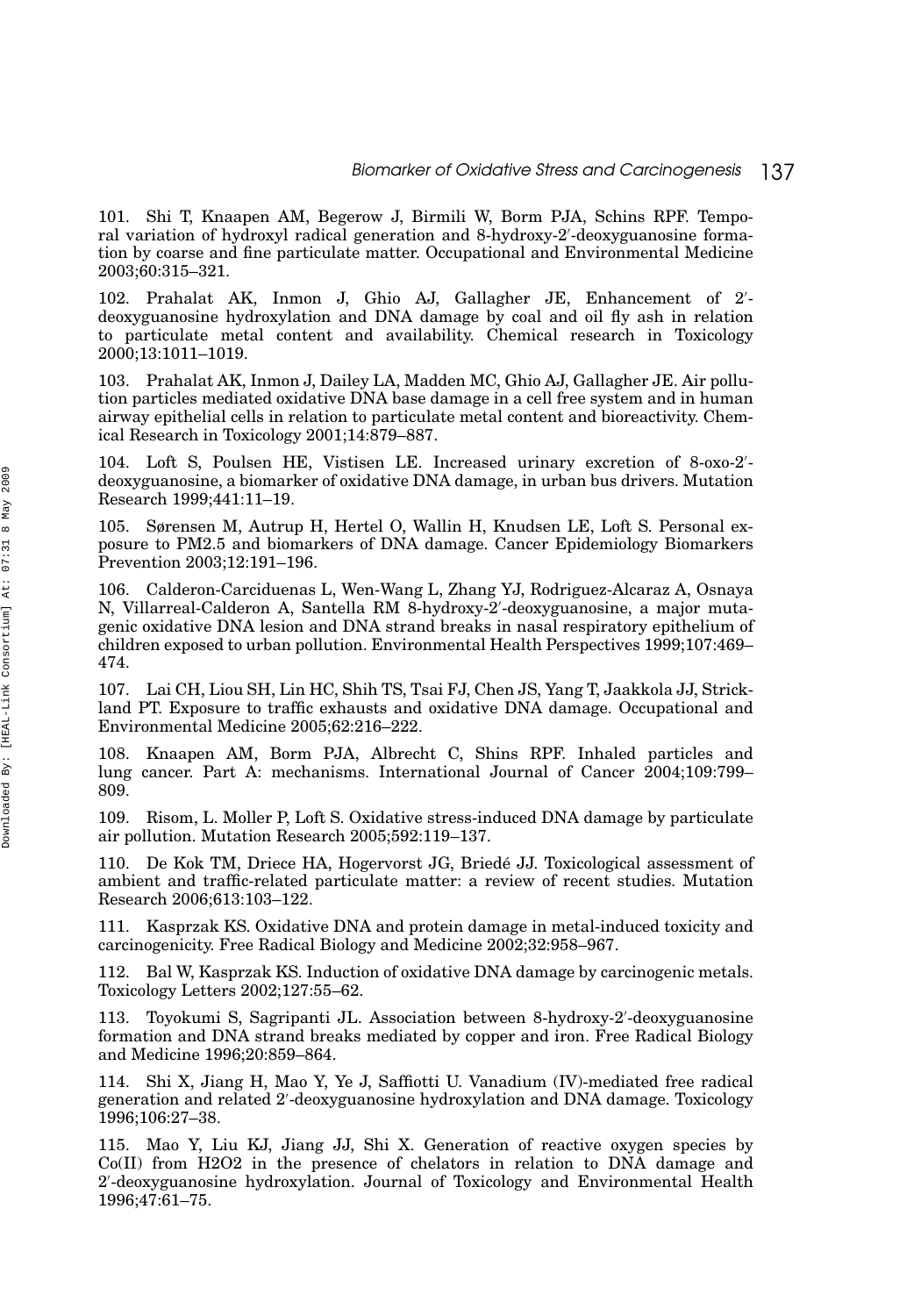116. Kuo HW, Chang SF, Wu KY, Wu FY. Chromium(VI) induced oxidative damage to DNA: increase of urinary 8-hydroxydeoxyguanosine concentrations (8-OHdG) among electroplating workers. Occupational and Environmental Medicine 2003;60:590– 594.

117. Valavanidis A, Vlahoyianni T, Fiotakis K. Comparative study of the formation of oxidative DNA damage marker 8-hydroxy-2 -deoxygua-nosine (8-OHdG) adduct from the nucleoside 2 -deoxyguanosine by transition metals and suspensions of particulate matter in relation to metal content and redox reactivity. Free Radical Research 2005;39:1071–1081.

118. Toraason M, Hayden C, Marow D, Rinehart R, Mathgias P, Werren D, DeBord DG, Reid TM. DNA strand breaks, oxidative damage, and 1-OH pyrene in roofers with coal-tar pitch dust and/or asphalt fume exposure. International Archives Occupational and Environmental Health 2001;74:396–404.

119. Marczynski B, Rihs HP, Rossbach B, Holzer J, Angerer J, Scherenberg M, Hoff- ¨ mann G, Brünnig T, Wilhelm M. Analysis of 8-oxo-7,8-dihydro-2'-deoxyguanosine and DNA strand breaks in white blood cells of occupationally exposed workers: comparison with ambient monitoring, urinary metabolites and enzyme polymorphisms. Carcinogenesis 2002;23:273–281.

120. Zhang J, Ichiba M, Hanaoka T, Pan G, Yamano Y, Hara K, Takahashi K, Tomokumi K. Leukocyte 8-hydroxydeoxyguanosine and aromatic DNA adduct in cokeoven workers with polycyclic aromatic hydrocarbon exposure. International Archives of Occupational and Environmental Health 2003;76:499–504.

121. Marczymski B, Preuss R, Mensing T, Angerer J, Seidel A, El Mourabit A, Wilhelm M, Brüning T. Genotoxic risk assessment in white blood cells of occupationally exposed workers before and after alteration of the polycyclic aromatic hydrocarbon (PAH) profile in the production material: comparison with PAH air and urinary metabolite levels. International Archives of Occupational and Environmental Health 2005;78:97–108.

122. Lagorio S, Tagesson C, Forastiere F, Iavarone I, Axelson O, Carere A. Exposure to benzene and urinary concentrations of 8-hydroxydeoxy-guanosine, a biological marker of oxidative damage to DNA. Occupational and Environmental Medicine 1994;51:739– 743.

123. Marczynski B, Rozynek P, Elliehausen HJ, Korn M, Baur X. Detection of 8 hydroxydeoxyguanosine, a marker of oxidative DNA damage, in white blood cells of workers occupationally exposed to styrene. Archives of Toxicology 1997;71:496–500.

124. Hu C-W, Pan C-H, Huang Y-H, Wu M-T, Chang LW, Wang C-J, an Chao M-R. Effects of arsenic exposure among semiconductor workers: a cautionary note on urinary 8 oxo-7,8-dihydro-2 -deoxyguanosine. Free Radical Biology and Medicine 2006;40:1273– 1278.

125. Pilger A, Rüdiger HW. 8-Hydroxy-2'-deoxyguanosine as a marker of oxidative DNA damage related to occupational and environmental exposures. International Archives of Occupational and Environmental Health 2006;80:1–15.

126. Toyokuni S. Molecular mechanisms of oxidative stress-induced carcinogenesis: from epidemiology to oxygenomics. International Union of Biochemistry and Molecular Biology, Life 2008;60:441–447.

127. Yang Y, Tian Y, Yan C, Jin X, Tang J, Shen X. Determinants of urinary 8-hydroxy-2 -deoxyguanosine in Chinese children with acute leukemia. Environmental Toxicology 2008 [Oct 31 Epub ahead of print].

128. Chang D, Wang F, Zhao YS, Pan HZ. Evaluation of oxidative stress in colorectal cancer patients. Biomedical Environmental Science 2008;21:286–289.